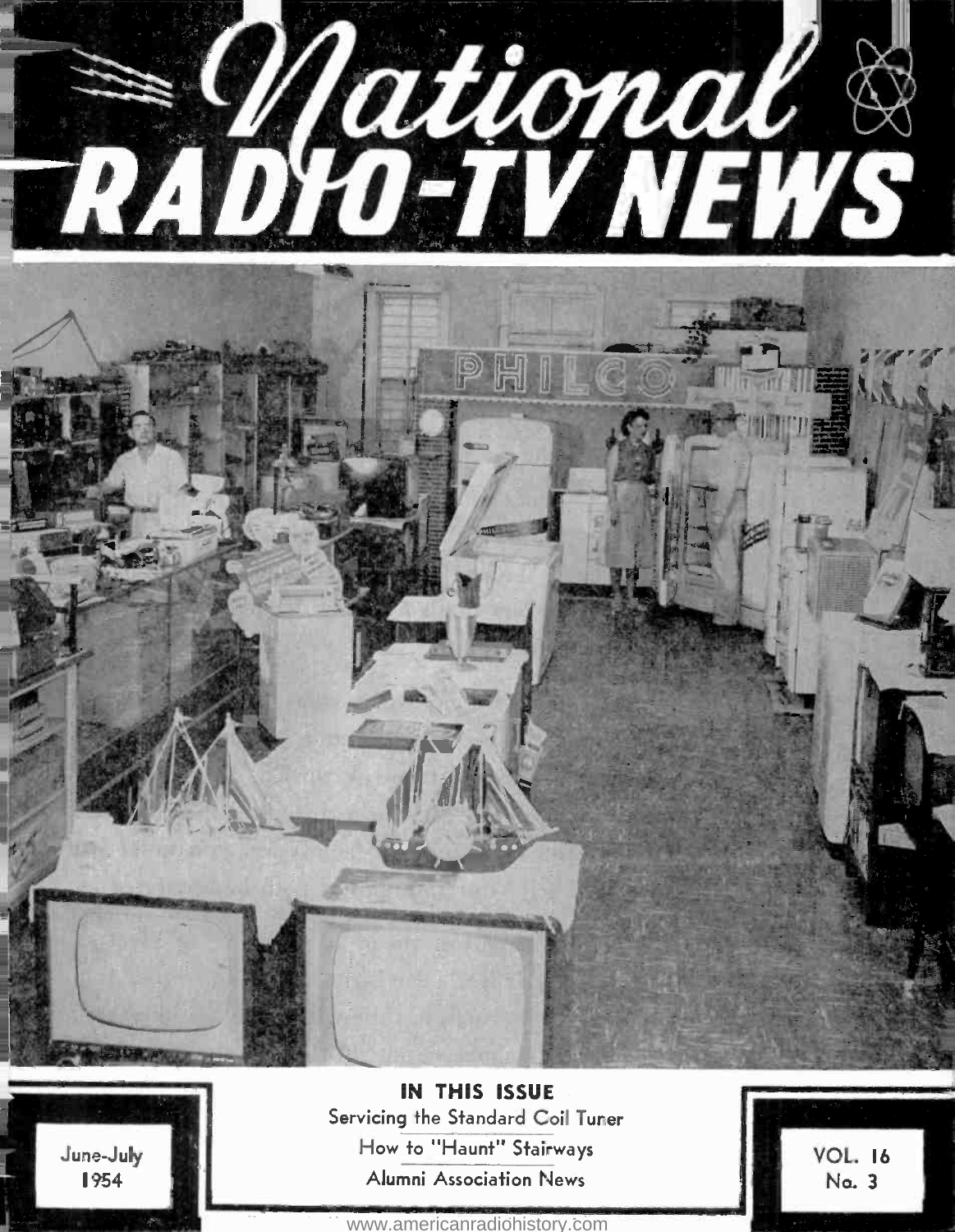

# Look Ahead to New Wonders

When engineers were searching for a name to give to the new medium, they coined "Television"-far seeing! We talk about the video and audio signals; in Latin video means "I see," and audio means "I hear." You, in making Radio-Television

your career have shown "far sightedness," but in looking ahead to new wonders don't overlook "I see" and "I hear" in learning basic facts!

Remember, color TV is already here and to service the very complicated color control circuits you must know how the simpler monochrome receiver works. Don't be so far seeing that you overlook the closer, essential things. Before you can learn the intricacies of Television you must learn Radio -Electronics if your foundation is to be secure.

We at NRI are looking ahead to a future of electronic marvels in which Radio, Television, and many other applications of the simple vacuum tube will make life even easier -and will provide more opportunities for the well-trained serviceman.

J. E. SMITH, President.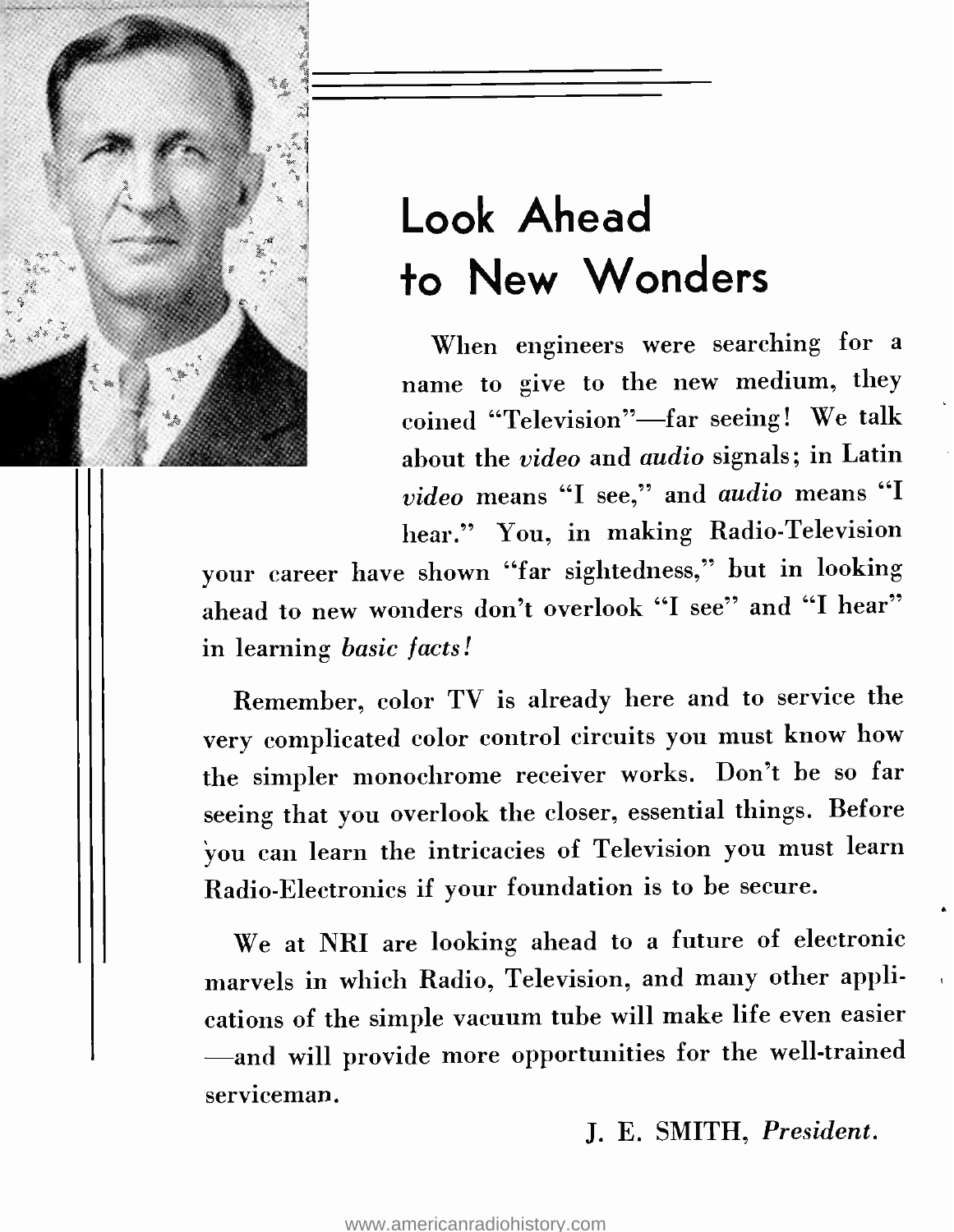# Servicing the Standard Coil Tuner

# By WILLIAM F. DUNN

NRI Consultant



William F. Dunn

THE Standard Coil tuner, manufactured by of the antenna terminals and the outer conductand Coil Products Co., of Chicago, Ill., tor (shield) is grounded. This connects the 75-<br>is the most popular turnet type tuner in use many receivers.

It is a "step" type tuner with a separate fine tuning control that allows minor adjustment of the oscillator frequency.

This tuner is designed for VHF reception, Channels 2 to 13. However, it is possible to place UHF Channel strips in the tuner and thus to "convert" it for UHF reception. The UHF strips will be discussed later.

### Circuit Analysis

The Standard Coil tuner shown in Fig. 1 is the "pentode" type most frequently found in com- mercial receivers. Let's discuss the operation of that circuit.

fed to the antenna coil L101. This coil has a grounded center tap, thus permitting a balanced input for a 300 -ohm transmission line between the terminals 8 and 10. Thus, if a 300 -ohm transmission line is connected to the input of the set, When a different channel is wanted, the sets of its impedance will be properly matched and the coils enclosed in the dotted lines are changed.<br>Inpedance to ground will be impedance to ground will be balanced.

The center tap also permits a 75-ohm coaxial turned, a different set of coils is put into place cable to be used for the input. If coaxial cable so that the coil studs engage the contacting is used, the inner conductor is connected to one

of the antenna terminals and the outer conductor (shield) is grounded. This connects the 75 a quarter of the impedance of the total coil, so

This type of input coil is used by most tuner designed to operate from either 300 ohms or

The signal voltage across L101 is transferred to L102 where it is applied between the control grid of the 6BC5 (or 6AG5 in some models) rf ampli-<br>fier and the grounded cathode. The ground re-<br>turn from coil L102 is through condenser C101.

The output of the rf amplifier tube appears across the plate coil L103 and is coupled to the mixer grid coil L104.

and the i-f coil L111. Coil L111 has an adjustable<br>The signal reaching the antenna terminals is slug so that you can set this coil, acting as the The lower half of the 6J6 tube is the oscillator,<br>and the upper half is the mixer. Coil L105 is the<br>oscillator tank coil, and is coupled to L104 so<br>that energy from the oscillator circuit is fed to<br>the grid of the mixer. T through an rf filter consisting of L110 and C107, first video i-f transformer, to pass both the sound and the picture carriers and their associated side bands.

cable to be used for the input. If coaxial cable so that the coil studs engage the contacting<br>is used, the inner conductor is connected to one fingers inside the tuner. Similarly, coils L103, When a different channel is wanted, the sets of coils enclosed in the dotted lines are changed. drum in such a way that, when the drum is turned, a different set of coils is put into place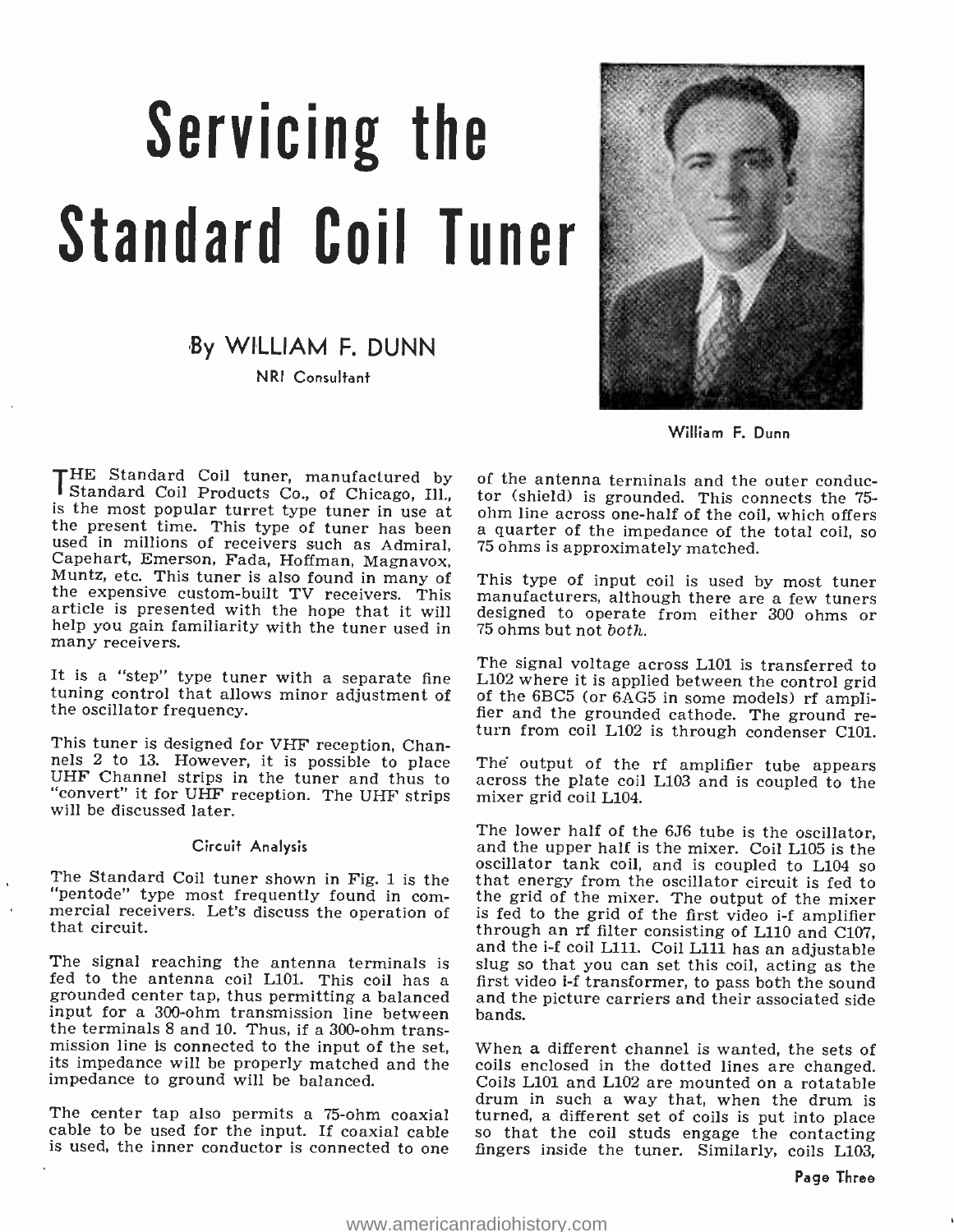L104, and oscillator coil L105 are changed. Coils L102, L103, and L104 resonate to the channel for shaft. You will find two sections: an inner-shaft<br>which they are designed, but they are rather sidentified as the selector shaft, and an outerwhich they are designed, but they are rather broadly tuned. Most of the selectivity in a TV shaft for the fine tuning. The metal plate held<br>receiver, comes, from, the video i-f, amplifier by screw A is one plate of the fine tuning conreceiver comes from the video i-f amplifier<br>rather than from the tuner. The tuner is primarily depended upon to reject image signals rather than signals from adjacent channels.

the oscillator must be accurately tuned. Therefore, coil L105 is slug tuned, and the slug is adjustable. Furthermore, once it has been set for approximately the right value, the set owner can make small adjustments in the oscillator frequency by turning the "fine-tuning" control the capacity change are very small by radio-<br>(variable condenser C122). This fine-tuning con-<br>receiver standards, they are appreciable at the (variable condenser  $\text{C122}$ ). This fine-tuning condenser consists of two fixed plates with a mov-<br>able dielectric between them so that the *dielec*tric is variable. It differs from the usual variable condenser in which the overlapping area some receivers, the picture tube is mounted over<br>of the plates, or the plate spacing is changed the tuner. Bending the mounting of this coil of the plates, or the plate spacing is changed while the dielectric remains constant.

Certain other condensers are somewhat different lar, condensers C114, C115, C116, and C117 are what are known as "feed-through" condensers. In other words, the capacity is obtained where the wires pass through shield partitions by placing an insulator with a very high dielectric constant between the wire and the shield. At aligning the first video i-f transformer. By con-<br>VHF frequencies, even the capacity between a mecting the signal generator output to this point. wire and the edges of a hole in the shield is appreciable, so it is deliberately made use of and even increased by the proper choice of dielectric. If even more capacity is wanted at certain points, the dielectric is made as a tube rather than as a bead, and it is coated on the outside<br>with a metal foil that is grounded. This in- The latest Standard Coil tuners have a bottom creases the area of the grounded "plate" of the cover plate; the earlier tuners do not have this condenser and thus increases the capacity. condenser, and thus increases the capacity.

The tubes used in tuners are specially selected bottom cover and gently pry off the cover. and are carefully aged to assure long life. Be- cause internal tube capacities are important at VHF frequencies, the manufacturer makes the final adjustment of each tuner with its tubes in place. If it is ever necessary to replace a tube in a tuner, you may have to try a number of them before you find one with internal capacities near that of the original tube. Occasionally, facturer has made many different models, and a tuner must be realigned to suit the available it is vital that, if any channel strips are to be tubes. This should not be attempted, however, without the proper equipment. The ocsillator adjustment is an exception; we will discuss that later.

Notice that in addition to the shielding, the filament circuits are filtered, so that the oscillator signal cannot radiate. If this signal did radiate, interference would be produced with other TV receivers.

Fig. 2 shows a side view of the tuner and identi-

Of course, to produce the proper i-f frequency, the fine tuning control is rotated, more and<br>the oscillator must be accurately tuned. There- more of the bakelite comes between the two fies some of the parts. Examine the tuning shaft. You will find two sections: an inner-shaft shaft for the fine tuning. The metal plate held denser. Mounted on the chassis proper, opposite this plate, there is a deposit of metal on a ceramic insulator. The bakelite sheet on the end of the fine tuning control is so shaped that, as plates of the fine tuning condenser. This gradually changes the dielectric constant from that of air to that of bakelite and therefore changes the capacity. Although both the capacity and the capacity change are very small by radiofrequencies used for television reception.

> Coil L111 is mounted at an angle because in gives more clearance between the picture tube and the tuner, and it also permits adjustment of this coil from the side when it would not be possible to reach from directly above because of the picture tube. As mentioned previously, this coil is the first i-f transformer.

> The RF Test Point identified in Fig. 1 and Fig. <sup>2</sup>is the signal generator connection point for aligning the first video i-f transformer. By conthe signal is fed through the mixer section of the 6J6 tube to the transformer. The transformer can then be adjusted for maximum response at the proper frequency without detuning.

> cover plate; the earlier tuners do not have this tuner, insert a screwdriver under the lip of the

> The bakelite strips shown in Fig. 3 are the channel tuning strips. The numbers on these strips correspond to the channels for which each particular strip is designed. The letter beside the channel number identifies the particular tuner model. This is very important. This manuit is vital that, if any channel strips are to be replaced, the proper ones be used. Therefore, always be sure in ordering replacement strips for such a tuner that you identify the strips both by channel number and by the code letters marked on the original strips.

> Incidentally, if you ever have to install UHF strips in such a tuner, it is important that the UHF strip have the number that identifies the local UHF channel and the same code letter on the original strips in the tuner. Check to make certain you have received the correct UHF strips

Page Four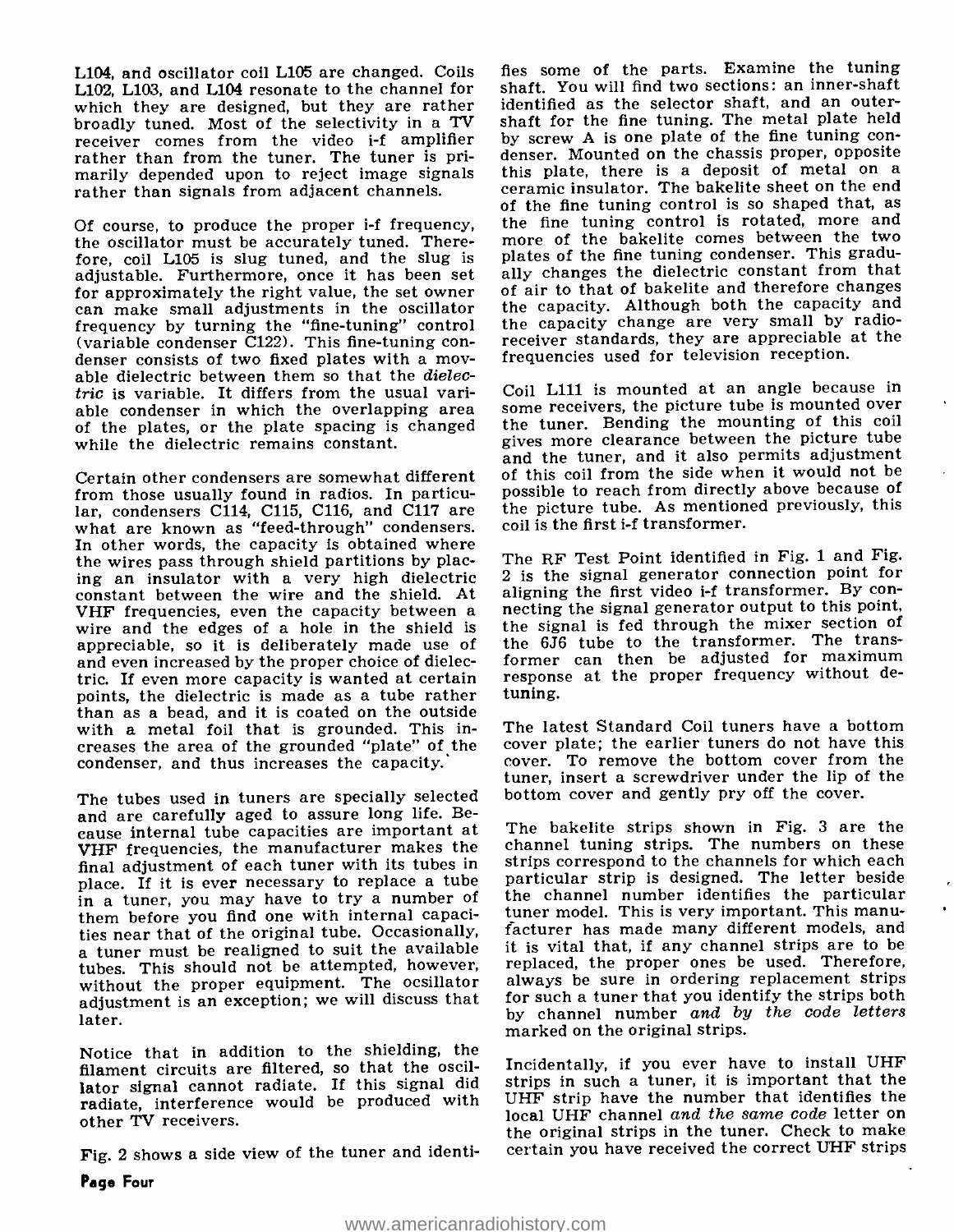

Fig. I. Schematic of the "pentode" Standard Coil tuner.



identification of parts.

before installing these UHF strips in the tuner. When you remove a set of strips, you will notice<br>that the oscillator and antenna-coil strips are<br>The individual strips are held on the drum by different sizes, so it is impo



SCREW B Fig. 3. Notice the channel numbers and the tuner code letters on each strip.

Fig. 2. Side view of the Standard Coil tuner with into place. The finger must hold the strip when a set of spring "fingers" at the end of the strips.<br>Fig. 4 shows how to pry a spring finger to re-<br>move a strip. When the finger just clears the<br>end of the strip, lift that end of the strip upward and it will come out. Do not pry the finger into place. The finger must hold the strip when it is replaced.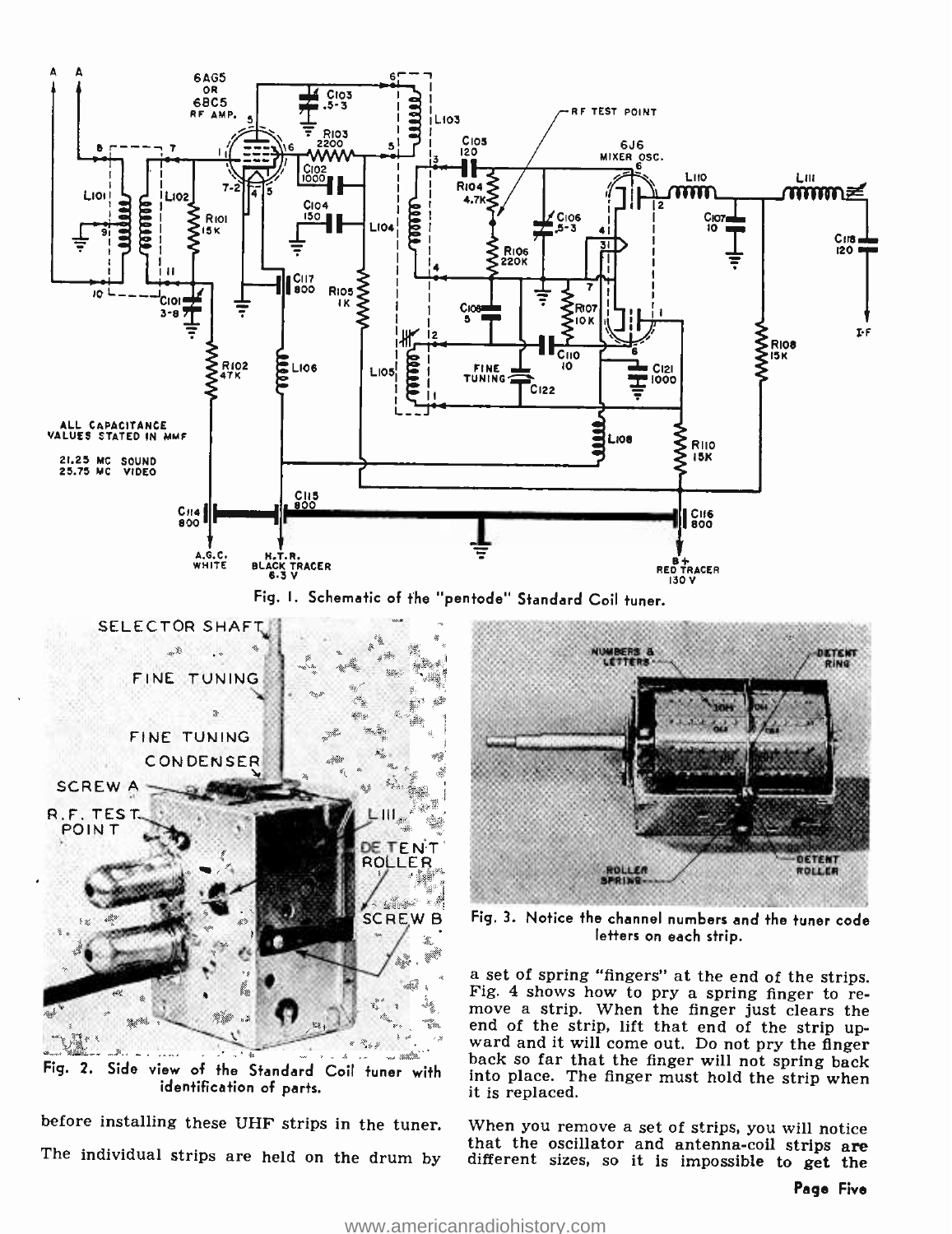

Fig. 4. How to remove channel strips.

oscillator strip in place of the antenna strip, and vice versa. However, to avoid confusion, do not take out more than one set of strips at a time, and do not rotate the drum while a set of strips is out of the tuner.

Replacing a strip is the reverse of removing it. The small projections on one end of the strip fit into slots in the detent ring. Put these projections on the strip in the slots in this ring; then,<br>while, holding, the spring back, with a small. The procedure described above for removing a while holding the spring back with a small screwdriver, drop the strip into place.

To see what happens when the selector shaft is rotated, turn the shaft and notice the action of the detent roller on the detent ring. This roller provides indexing so that the drum carrying the strips snaps into position at a point where a set of strips is in contact with the As you contact the fixed portion of the tuner. complex. fingers built into the fixed portion of the tuner. (The drum may be turned in either direction as it has no stop.)

### UHF Reception

television stations, while other sections have<br>both VHF and UHF stations. To avoid interference as much as possible, no section of the coun-<br>try has VHF channels consecutively assigned. That is, if a certain section has channel 3, it will not have channel 2 or channel 4; if a section — The signal from the local oscillator must be fed<br>has channel 9, it will not have channel 8 or — to this crystal. Since the crystal detector is on channel 10. (Channels 4 and 5 are frequently assigned in the same locality because there is a <sup>4</sup>megacycle "guard band" between these two channels in the spectrum. This guard band prevents interference.)

Since no locality has more than seven VHF stations assigned, and this tuner has provisions for twelve channels, it appears that there is a waste of five channel positions in the tuner. This is true, but set manufacturers would rather pay the extra money for the unused channel strips than pick out sets and adjust them for each duced by rectifying the oscillator sine-wave<br>particular part of the country. Also, many per- output with a crystal diode on the oscillator particular part of the country. Also, many per-



Fig. 5. A comparison of VHF strips and UHF strips. The UHF strips are at the bottom.

sons use their receiver for both local reception<br>and fringe area reception. Consequently, in some localities you can receive stations on all of the channels between 2 and 13.

Since there are unused channel strips in the tuner, these may be removed and replaced by UHF channel strips in those localities where both VHF and UHF service exists.

If you live in the service area of UHF stations, you will frequently have to install UHF channel strips in these tuners.

same procedure for removing a VHF strip and installing a UHF strip. The UHF strips are, however, much more complex than the VHF ones, and must be handled with great care to prevent damage. Fig. 5 shows a set of typical UHF strips below a set of typical VHF strips. As you can see, the UHF strips are much more

Fig. 6 is the tuner schematic when a UHF strip is installed. The circuit operation is as follows:

Many sections of the country have only VHF – frequencies between 500 and 900 megacycles, no<br>television, stations, while other sections, have – rf stage is used on UHF. Stray capacities and Because of the extreme difficulty of amplifying frequencies between 500 and 900 megacycles, no the inductance of leads is now a very critical item. For these reasons, practically all UHF conversion strips have a crystal mixer -detector immediately after the input band-pass circuit.' The signal from the local oscillator must be fed the antenna strip, this requires a connection between the oscillator strip and the antenna strip for UHF.

> It is difficult to get the oscillator to work properly at UHF frequencies when the original layout was for VHF. Therefore, it is common practice to allow the oscillator to work at a lower (VHF) frequency, then to use a harmonic of the oscillator to produce a signal to beat with the incoming signal and thus provide the proper superheterodyne action. The harmonic is produced by rectifying the oscillator sine-wave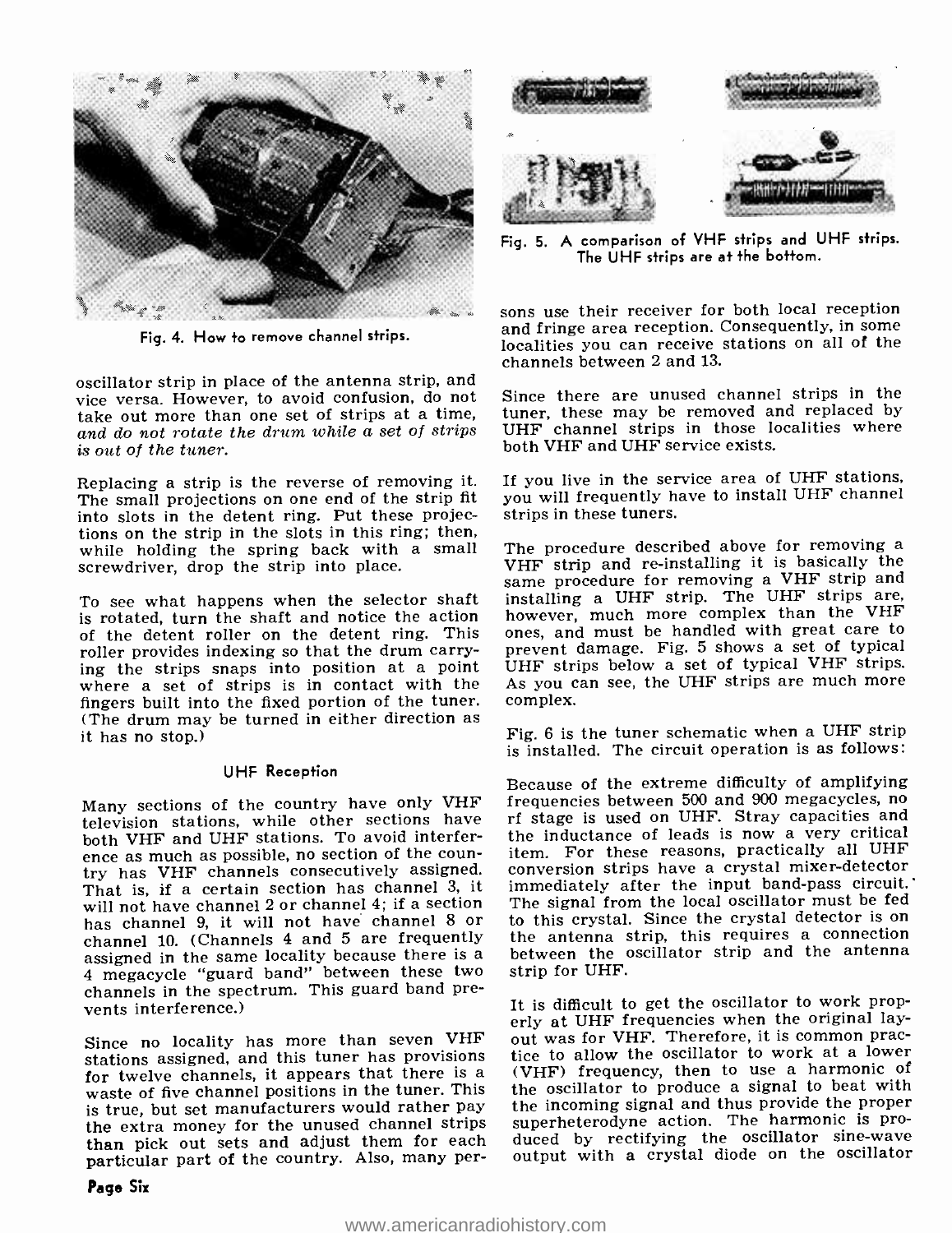

Fig. 6. Schematic of the "pentode" Standard Coil tuner with UHF strips installed.

strip. The output of a rectifier is rich in harmonics, and this output is applied to a tuned circuit L204-C204 on the antenna strip. This circuit is tuned to one of the harmonics, so it will be excited into oscillation by this harmonic. Its oscillator current will be sinusoidal at that harmonic frequency, so we are feeding practically a pure sine wave at this harmonic frequency into the mixer.

There are two possible circuit arrangements. Some tuners use a *single* superheterodyne circuit, in which the i-f frequency of the set is produced directly by the mixer. In such a case, the channel strips change the circuits of the original rf amplifier and mixer in the VHF tuner so that both are i-f amplifiers. This changes the original tuner so that it becomes a mixeroscillator and two-stage i-f amplifier. The Standard Coil tuner uses the circuit known as a double superheterodyne. In this arrangement, a harmonic of the oscillator beats with the incoming UHF signal to convert it to a VHF signal, which is then applied to the rf amplifier of the tuner just as any other VHF signal would be. The rf stage amplifies this signal, and feeds it to the VHF mixer, where it is combined with the *fundamental* signal of the oscillator to produce the true i-f for the video i-f stages. Thus, the oscillator signal beats with the signal twice-once to produce a VHF signal, and again to produce the i-f signal. The VHF signal produced by the first beat does not necessarily correspond to any of the VHF television channels. so the input transformer T201 and the coils L206

and L207 must be tuned at the factory to the proper frequency.

#### Installing UHF Strips

If you live in a UHF service area, you will have to install UHF strips from time to time. Here is the procedure:

Remove one set of the unused VHF strips. It does not matter which set, just so you have a means of locating the UHF strips as you rotate the drum. The channel 13 position (if that channel is not received in the particular area) is generally used.

The longer (oscillator) strip must be installed first. This is the strip that is nearer the front of the tuner. There is a pin or contact that extends from this UHF strip in the direction of the antenna strip, which is used to transfer the oscillator signal to the antenna strip. This pin must be passed through the slot in the detent ring. When you insert the shorter antenna strip in the rear section of the tuner, be sure that this pin makes firm contact with the metal plate or loop provided for this purpose on the antenna strip.

It is extremely important that you do not tamper with the adjusters on UHF strips. They can be adjusted only at the factory. The one exception is the oscillator adjustment; the procedure for setting that adjustment will be explained a little later.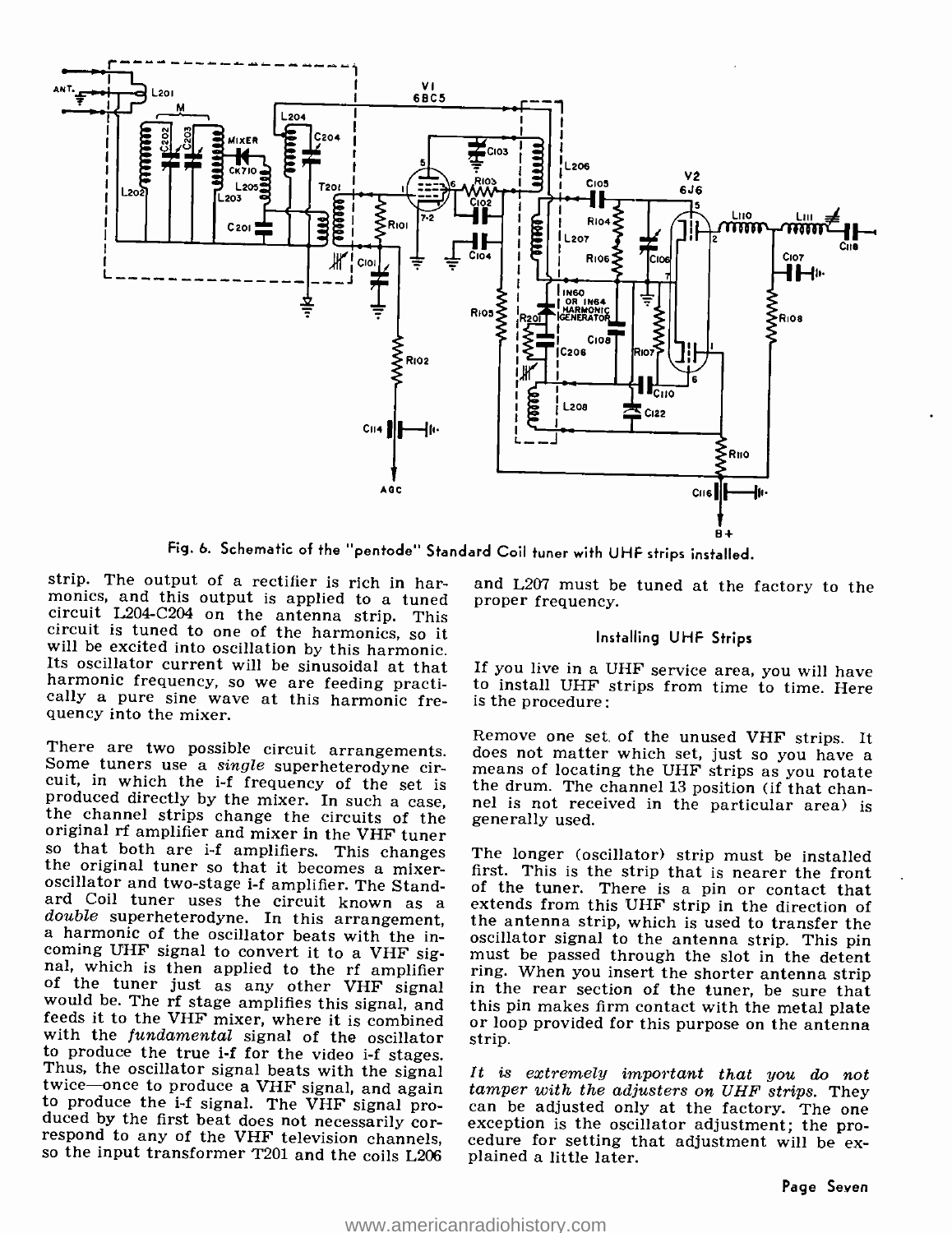### To Clean Contacts

A common problem with step tuners is noise produced by dirty contacts. The "ball" contacts on the channel strips may be cleaned easily but the built-in contact fingers are not so easily reached. If a complete clean-up is required, the drum must be removed. This is a simple operation if the proper procedure is followed.

You can, in most cases, remove the drum while the tuner is mounted in the chassis. The figures show the tuner out of the chassis because the exact procedure is clearer when the tuner is not mounted in a chassis. The procedure, however, is exactly the same in both cases.

Refer to Fig. 2 and locate the screw A that holds the top plate of the fine tuning condenser. Re-<br>move this screw and the top plate. You will metal parts of the drum from the chassis. This<br>now find it possible to slide the fine tuning shaft causes the tuner to become nois off the selector shaft. The brass spring on the selector shaft should now be removed. If there is a washer under this spring, it, too, should be removed.

Next, locate the screw B shown in Fig. 2 that holds the detent spring and roller. Take this screw out and remove the detent mechanism.

The drum is held in place by two wire springs, detent spring and roller and tighten its screw.<br>
one at each end of the shaft. With a large pair of pliers, grasp the spring near the end correction the pline<br>
pair of pliers, case. It will now come away so that you can remove the looped end of the spring from its notch. Do the same to the spring at the other moved. (NOTE: On some of the Standard Coil tuners, the end of the spring fits in a slot in the tuner chassis. On these, it is necessary to the brass spring over the selector shaft first, lift the looped end of the spring off the notch then put on the fine tuning shaft. Finally, relift the looped end of the spring off the notch before removing the other end from the chassis place the top plate of the fine tuning condenser.<br>Slot.) When you do this, be sure that the bakelite plate slot.)

the drum removed, and the various component vent breaking the bakelite, press down on the parts of the tuner that must be removed in order fine tuning shaft to depress the brass spring as parts of the tuner that must be removed in order to free the drum.

When the drum is removed, the contact fingers<br>are visible and can be cleaned. Clean these contacts, and the contacts on the drum, with a<br>soft rag moistened with carbon tet. (NOTE: car-<br>bon tet can be deadly. If you use carbon tet used). At the rear end, there are two bent fingers<br>in cleaning these strips, be sure in cleaning these strips, be sure that the area is well ventilated, and try not to inhale the  $E_{\text{Hgage}}$  these fingers in their slots and press the fumes.) After you have cleaned the contacts, cover into place until the detents on the free end fumes.) After you have cleaned the contacts, wipe them with a soft, dry cloth. Then wipe away the old lubricant at the points of contact between the drum shaft and the tuner chassis. Use a small amount of conductive Vasoline (one containing graphite, such as Grapholine) at each end of the shaft and on the detent ring. Ordinary grease or Vaseline should not be used be-



Fig. 7. Inside view of tuner with drum removed. The parts that must be removed to free the drum are also shown.

cause it is a non -conductor and insulates the causes the tuner to become noisy. You can obtain a conductive lubricant from your radio parts dealer.

You are now ready to reassemble the tuner. Put the drum back in place, hook one end of the retaining spring wire over its notch, then with a heavy pair of pliers, latch the free end of the spring wire in its notch. Do the same at the other end of the drum. Next replace the detent spring and roller and tighten its screw. chassis slot so it is centered over the detent ring on the drum. (Most Standard Coil tuners have an aligning projection on the tuner chassis that insures proper placement of the detent spring.)

Fig. 7 shows the inside view of the tuner with that the tip is not under the top plate. To pre-Be very careful in reassembling the fine tuning control. Place the washer (if one is used) and the brass spring over the selector shaft first, place the top plate of the fine tuning condenser. on the fine tuning control is in such a position vent breaking the bakelite, press down on the you tighten the screw holding the top plate of the fine tuning condenser. When the screw is tight, rotate the fine tuning shaft over its range to be sure its operation is normal.

> Next, examine the bottom cover plate (if one is used). At the rear end, there are two bent fingers Engage these fingers in their slots and press the of the cover snap into the holes near the fine tuning condenser.

### How to Adjust the Oscillator

To adjust the oscillator slug for a particular channel you must have an alignment tool at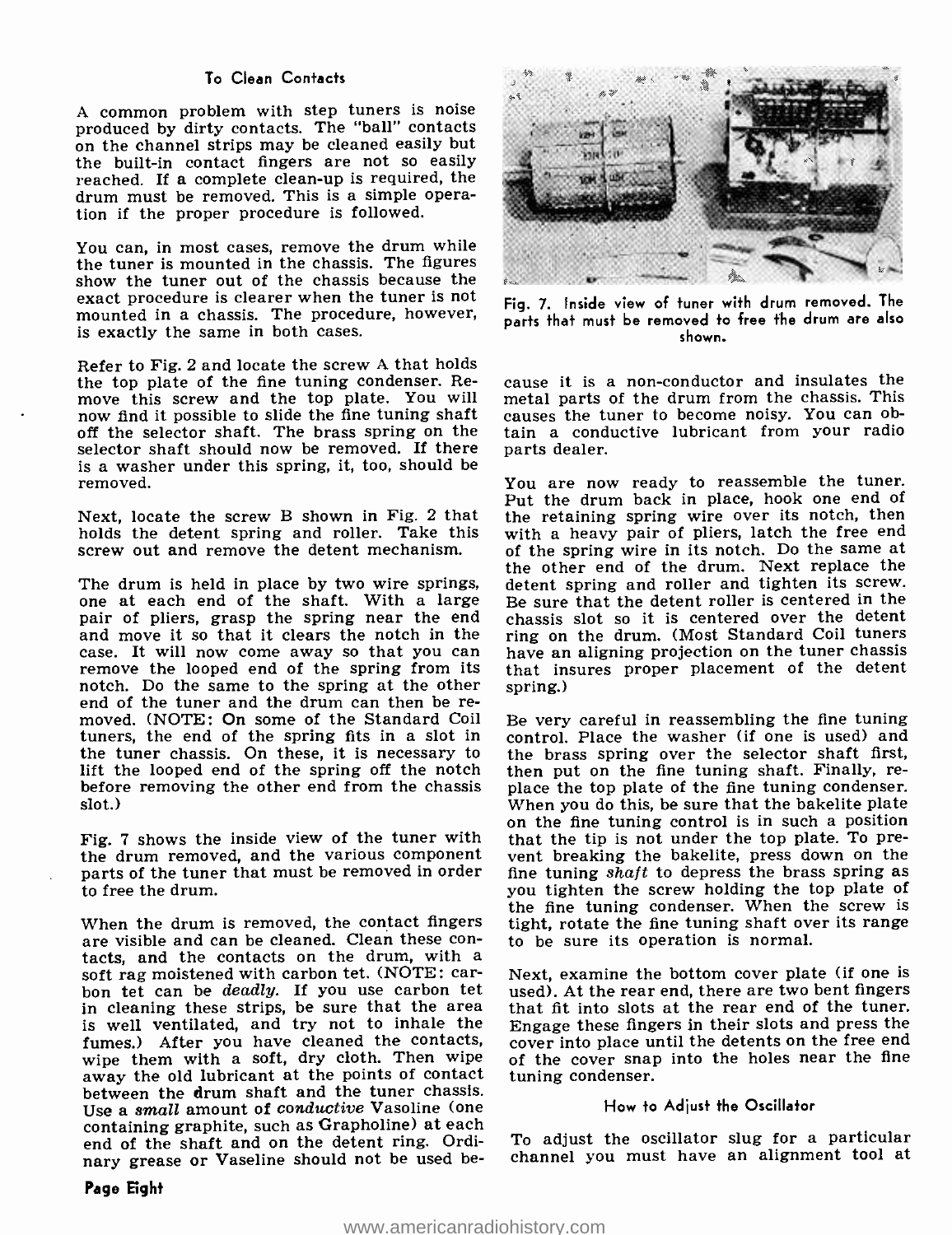least six inches long made of a non -magnetic ma- terial. It must be small enough to pass through the aligning hole in the front of the tuner.

Set the channel selector to the channel you plan to adjust. Determine the physical mid -position for the fine tuning control. You can judge this position by rotating the control from one end of its range to the other and then coming back approximately half way. In certain positions of the fine tuning control, the bakelite plate will cover the hole in the front of the tuner that you must reach through, so you will have to set the fine tuning control to the center of its range so you can reach the oscillator slug.

Insert your adjusting tool through the hole, and adjust the slug for maximum sound. Turn the slug very slowly as its adjustment is critical. If you turn it the wrong way, the signal will decrease. You should be able to make this adjustment within about one to one and one-half turns of the oscillator slug. If you turn the slug too far in either direction, it will run off the thread The tuner used in the illustrations for this article<br>and will no longer be adjustable. The model H. The physical layout of the first and will no longer be adjustable.

coming out of the channel strip (counter clockwise) merely turn it back in until the thread is again engaged with the spring that holds the slug.

On the other hand, if you turned it in (clockstrip and put the slug back in position. To do this, rotate the channel selector until the strip<br>for the channel you are trying to adjust can be<br> $\frac{1}{2}$  at one time the company made a special model<br>reached. Remove this strip in the manner pre-<br>of their tuner for use reached. Remove this strip in the manner pre- viously described.

the spring out of its slot. You can now shake receivers with separate i-f systems. This trans-<br>the slug out of the coil end. Once it comes out, former, part number XM-752, is available from the slug out of the coil end. Once it comes out, push the spring back into the slot and insert most large wholesalers. Neither the tuners nor the slug with its pointed end into the coil first, the coils are available from the Institute. They the slug with its pointed end into the coil first. the coils are available from the Institute. The Turn it clockwise until the thread on the slug must be purchased from a radio wholesaler. Turn it clockwise until the thread on the slug engages the spring.

Install the strip in the drum. Rotate the channel selector so that the proper strip is in contact<br>with the fingers and continue your adjustment procedure. Be careful not to run the slug into the coil too far again. This same procedure can be repeated for all of the channels.

The procedure for adjusting a set of UHF strips is basically the same, but the UHF strips must be adjusted more carefully. Set the oscillator slug, and then depend upon the fine tuning con- trol for final adjustment. It will be very difficult to adjust a UHF strip to exactly the proper frecontrol for maximum sound output, that is all that's important.



Fig. 8. How to put the oscillator slug back in place when it is run in to far.

#### Conclusion

If you happen to have turned it so that it is same on all the models, but you should have no coming out of the channel strip (counter clock-<br>difficulty locating these points on any Standard The tuner used in the illustrations for this article i-f transformer and the RF Test Point is not the Coil tuner.

On the other hand, if you turned it in (clock-<br>wise) you will have to remove the oscillator<br>the same, and the service procedures are identi-<br>extrip and put the slug hack in position. To do cal. This same company also makes a Cascode tuner that uses a 6BK7 (or 6BQ7) rf amplifier tube.

Be careful not to disturb the position of the coils. <br>Be careful not to disturb the position of the coils. <br>Locate the spring (marked in Fig. 8) and move  $21$ -mc Standard Coil tuner, converts it for use in At one time the company made a special model sound and video i-f sections. They have now dismost large wholesalers. Neither the tuners nor



 $-$ n r i

### The Fisherman's Prayer

"Dear Lord, when Gabriel blows his blast Don't measure me for harp and wings;<br>Let me have instead these things:

Some tackle and a rod and reel, <sup>A</sup>pair of waders, and a creel. <sup>A</sup>gushing, frothy, glacier stream <sup>A</sup>placid lake by which to dream,

An angel pal with whom to angle, Magic lines that will not tangle, And permission, Lord, with fingers crossed To lie about the fish I lost."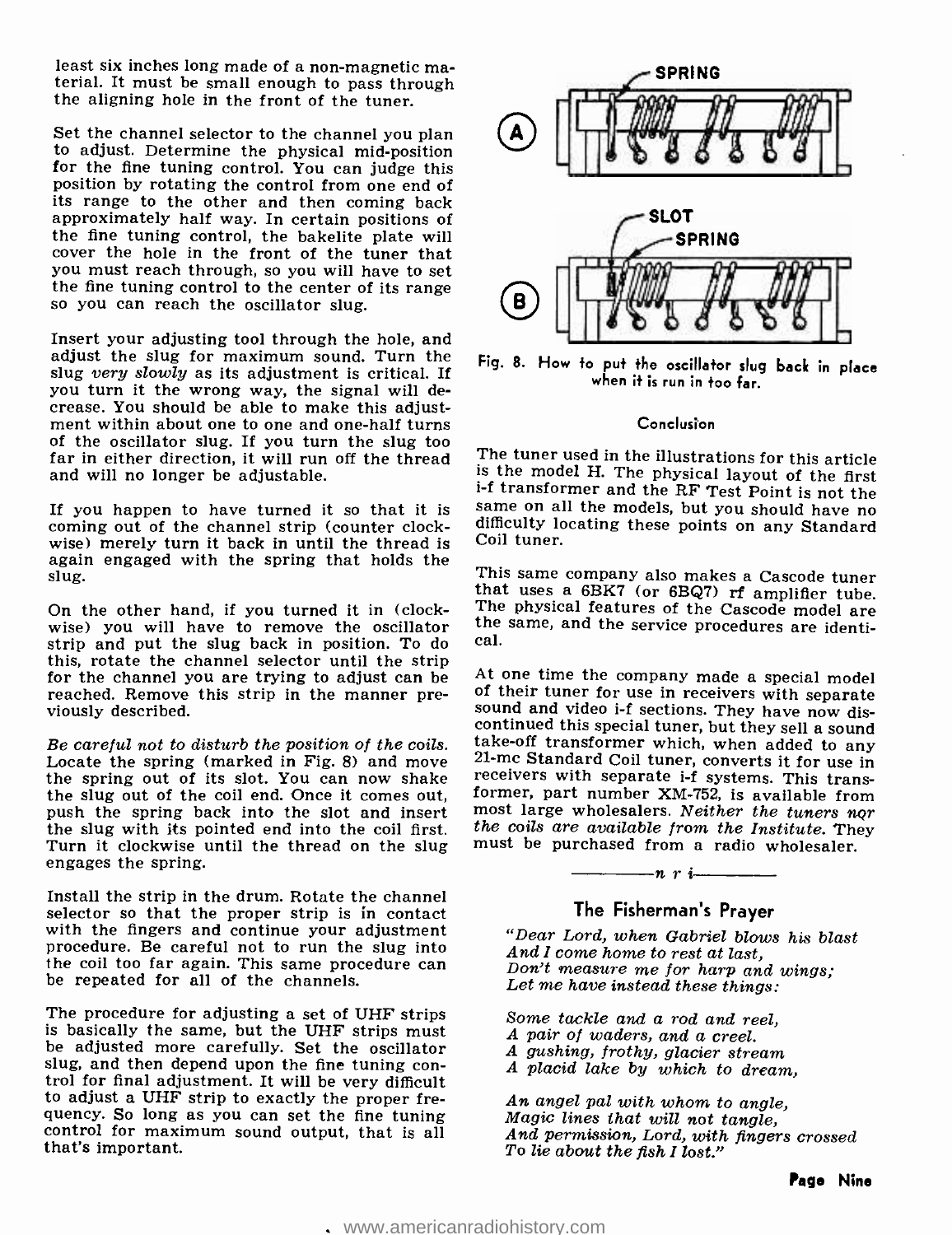# NRI Graduates Increase Their **Incomes - Have Greater Independence**



Television Technician with RCA Distributor



Has Good Job  $\ln a$ Television Repair Shop

this area as a Television Technician. Am making \$80 per week, plus any overtime.

"Training with NRI was one of the best invest-ments I ever made. There is a world of good, useful information included. I personally have  $\eta$  really am enthusiastic about your course. In no hesitancy in recommending NRI highly to one year's time I went from the lowest paid help anyone who asks about it."

 $\frac{1}{n}$  r i  $\frac{1}{n}$ 

GLENN B. LONG, JR. 1610 Reynolds Street Verona, Penna.

"I am now employed by the RCA Distributor in "May I take this time to tell you how much<br>this area as a Television Technician. Am mak-your course did for me. I have a good job in a "May I take this time to tell you how much Television repair shop, Transvideonics, in Steubenville, Ohio. Also have a small business of my own in my home.

> "I really am enthusiastic about your course. In to the head benchman."

> > VERN BARR<br>RFD  $#1$ -Box 255A Toronto, Ohio

 $n r i$ 

# Over \$2,000 Profit from Spare -time Shop in Last Twelve Months



"I have owned and operated my own part-time Radio and Television service shop for over eight years. In my experience, I have found no better<br>training than the NRI course.

"I am personally acquainted with many service-<br>men. Among these men are other NRI students and graduates. We all agree that NRI training is tops.

"NRI training gave me a profit of over \$2000 in the past twelve months from my part-time service shop-really a welcome increase in my receipts."



CLIFTON W. HARTLEY Box <sup>74</sup> Arcadia, Indiana

 $\cdot$ 

Page Ten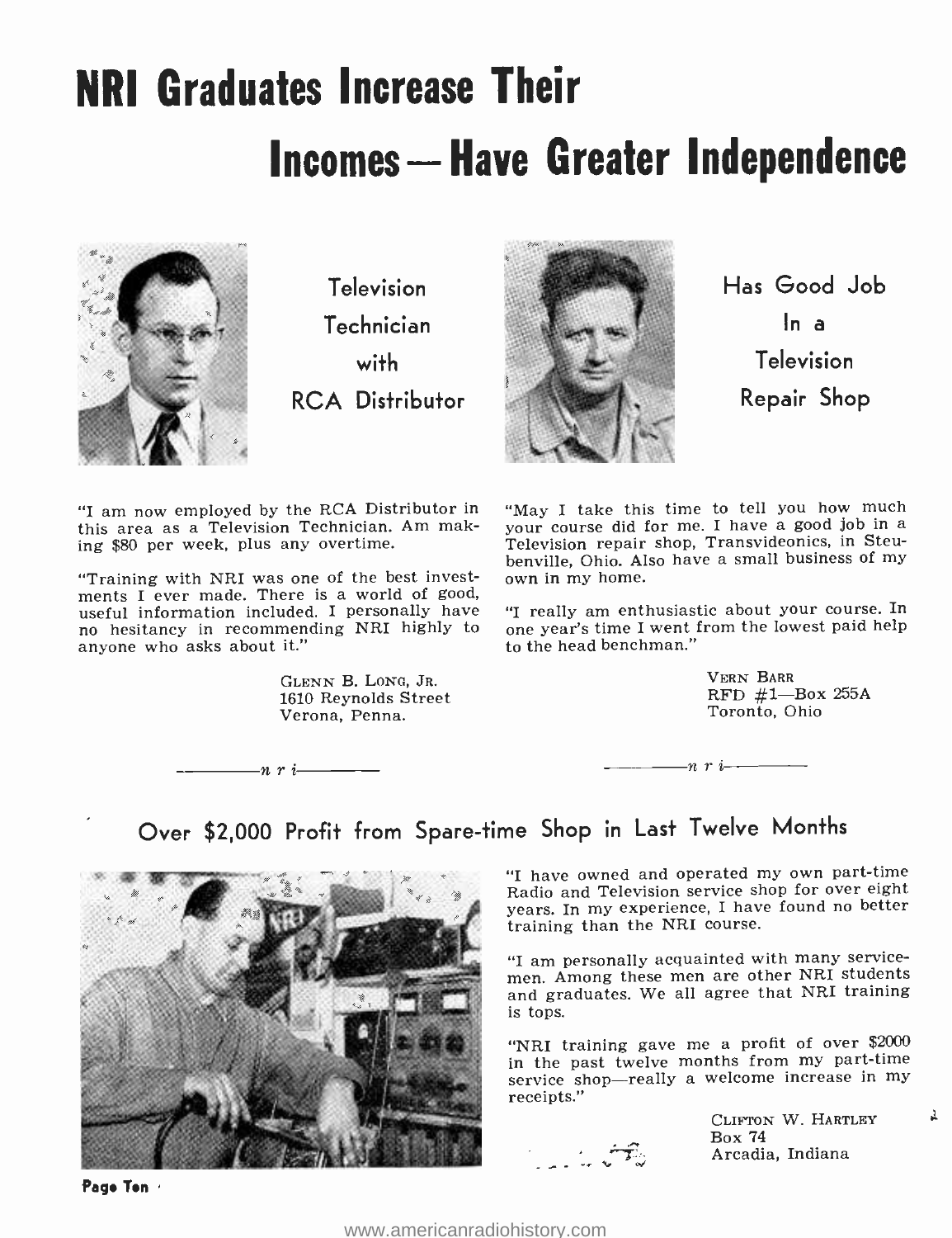

Engineer and Announcer with Station WHPE

"Thanks to the NRI course, I operated a very nothing about Electronics. After fifteen lessons, successful Radio repair shop for a period of one is started repairing Badios for my friends. and one-half years, after which I decided I would bought a piece of sheet metal, painted a sign on like to work for a Radio broadcasting station. I became employed by Station WPAQ, and later nouncer and engineer for Station WHPE, which is paying me a larger salary.

"I think this is proof enough to convince any and tubes. The swell part of it is that it did not young man that his future can be secure if he will give only a few minutes a day of his spare will give only a few minutes a day of his spare from my business paid for it all. The money I time and effort to a reliable and well qualified have made has bought many things for my family school. I wish to thank NRI, an all the things they have done for me."

 $n r i$ 

VAN W. WORKMAN 2403 Van Buren Street High Point, N. C.



### Started Spare-time Business After Fifteen Lessons

"When I enrolled with NRI, I knew practically I started repairing Radios for my friends. I it, and attached it to my house. My spare time Radio service business was a going concern in thirty days.

"I am now sitting at a work bench surrounded by hundreds of dollars worth of test equipment cost me a cent of my own money. The profits which would have been out of the question be-<br>fore. My future looks brighter than ever. Signing up for NRI was the smartest thing I ever. did."

 $n r i$ 

DONALD B. ACKERMAN 342 Quincy Street, N.E. Minneapolis, Minn.

### After Working Fourteen Years, Quit Job and Started Own Business



"After nearly fourteen years doing Radio and TV work in spare time, I decided to quit my regular job. I am now doing Television work full time. It was hard to break away from a steady pay check (I was making tops in my line), but my heart was alv ays in the Radio and Television field. I am doing all right financially, building a nice business, with many happy customers. But, the big thing to me is that I love my work. I am not just punching a time clock and putting in time.

"If only fellows knew what a wonderful investmoment to sign up. I would not take one hundred times the price I paid for the course."

> WILLIAM F. KLINE 6833 Merwin Avenue Cincinnati, Ohio

As space permits, from time to time, we plan to devote a page or two in NR-TV News to short success stories such as above. They are taken from testimonial letters we have on file. Photographs and letters of this kind are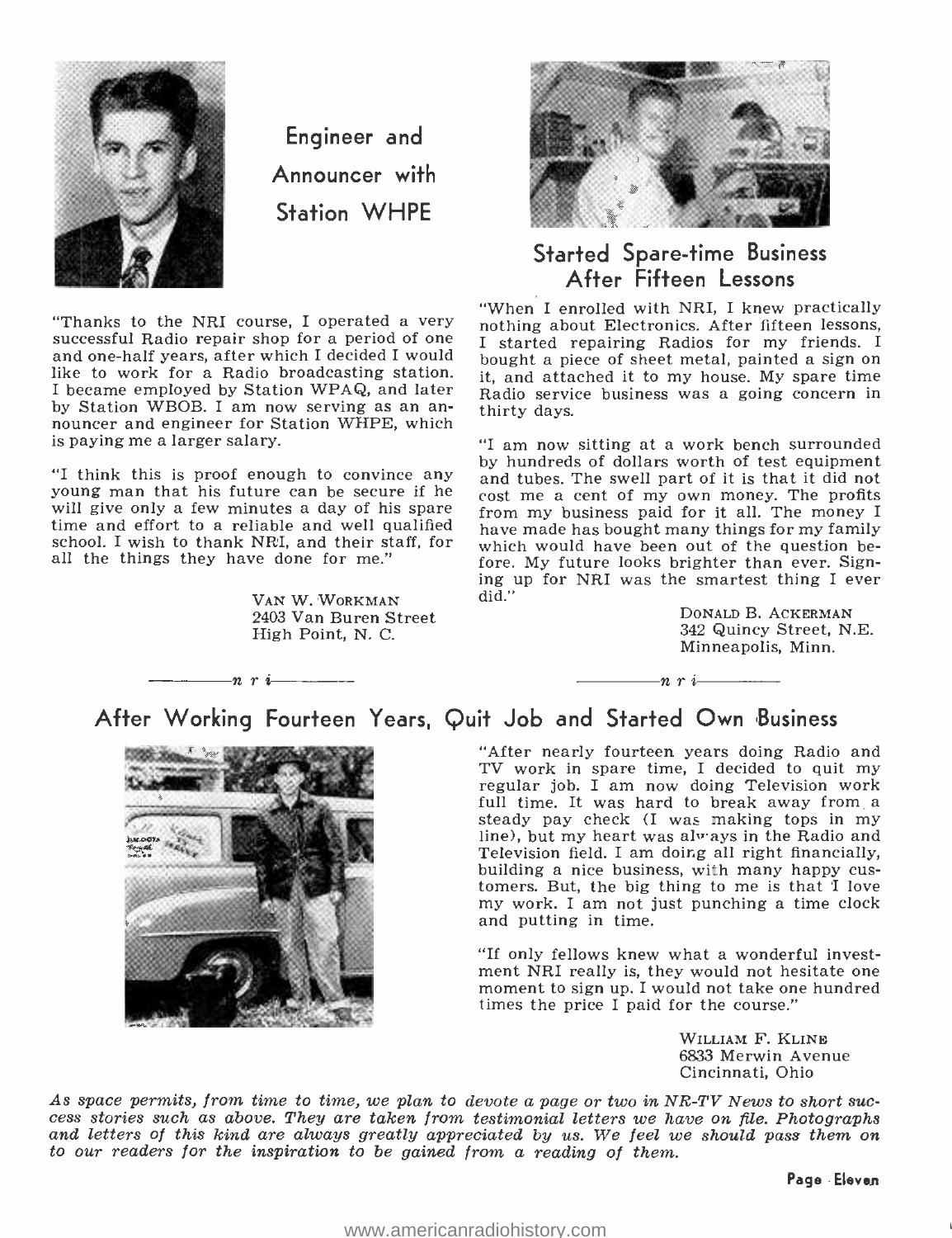# HOW TO "HAUNT" STAIRWAYS

## By LEO M. CONNOR

NRI Consultant

THE widespread popularity of recreation rooms has led to the development of many "gadgets" for "gag" purposes.

The "Stair Haunter" that is to be described in this article is one of the more complex "gag" devices and, in company with similar items, its cost is rather high. However, there are some people who will pay well for equipment of this sort. The Radio-TV service man is logically equipped to design and install such devices along equipped to design and install such devices along The "Stair Haunter" cannot be used on carpeted with custom built radio, TV and sound systems.

This particular stunt was developed after reading an account of a "haunted house" in which people could be heard going up and down stairs with no sign of actual people at any time.

solenoid operated "strikers" mounted under each step. The step sequence is controlled by contacts mounted on a motor driven drum.

By properly setting up the contacts it is possible<br>to duplicate the sound of a person going up or down stairs. It is also possible to make it seem obtained from Herbach and Raderman Inc., 1204 as though the person went part way up or down Arch St., Philadelphia, Penna. Requests for inthe flight of steps and then returned to the starting point.

In order to get the greatest amount of surprise and mystery into the stunt, the solenoids and "strikers" should be completely concealed.

This may be difficult if the underside of the steps lation<br>has been "finished off" by plastering or a similar case. has been "finished off" by plastering or a similar



Leo M. Conner

covering. If the covering is made of plywood or some type of sheet finish it may be possible to remove the sheet and replace it without too much damage.

The solenoids could be mounted on top of the steps and at one side. However, concealment would be difficult and it would be easy for guests to discover the source of the ghostly footsteps.

stairs because ordinary footstep sounds would be masked by the carpeting.

The sound of footsteps is produced by means of be purchased are the motor, solenoid coils and It is necessary to make up a large part of the striking arrangement and to build the contact arrangement. In fact, the only items which can plungers. All of the other equipment must be fabricated by the builder. For this reason each installation is "custom built."

> NRI cannot furnish any of the parts used in this item. The parts used in the original model were Arch St., Philadelphia, Penna. Requests for information on ordering these or similar items should be sent to that firm at the address given.

> It should be borne in mind that it is possible to make modifications in the equipment and still obtain the desired results. The design to be described seemed best suited for the original installation and is not offered as the best for every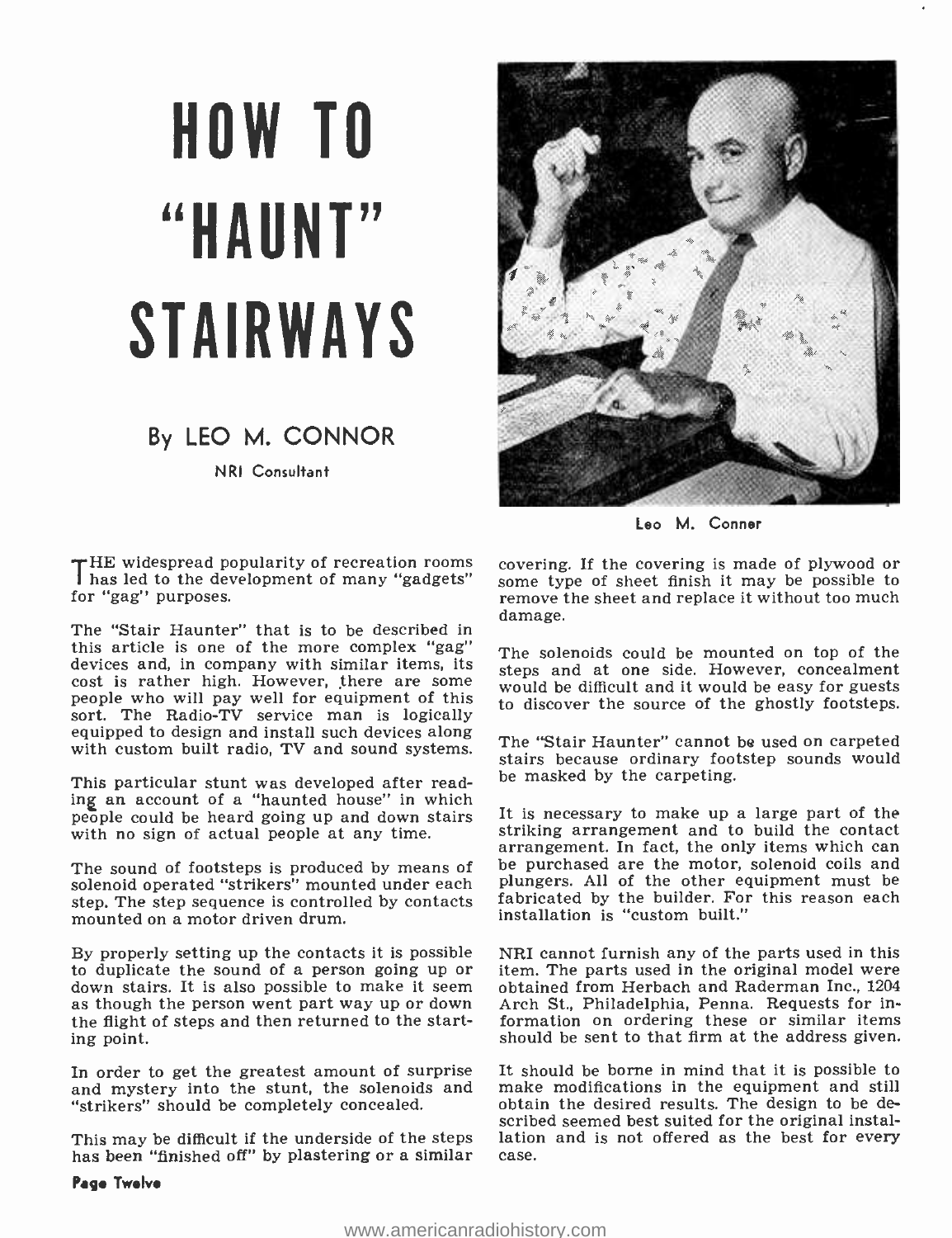### Design Considerations

The number of contacts will be determined by the number of steps in the stairs. This will also determine the number of solenoids and strikers that are needed. There were 12 steps in the orig- inal location so the contact arrangement will be described for this number of steps. Suitable changes would need to be made for fewer or more steps.

The motor is a 1 RPM unit designed to operate on 115 volts, 60 cycles a.c. However, any motor could be used provided that it was geared down so that the contact drum speed was 1 RPM.

The solenoids are designed to operate on 6 volts<br>a.c. This low operating voltage was chosen be-<br>cause it is necessary to run a line to each solenoid model an 8-32 binder head screw was used as a and, when low voltage is used, ordinary two wire thermostat cord or bell wire can be used. If 115 volts a.c. solenoids were used it would have been necessary to comply with the National Electric Code and use regular house wiring equip-<br>ment and practices. Regardless of the voltage<br>used, the solenoids should have a lift rating of The solenoid coil should be mounted on the<br> $\frac{1}{2}$  ounce and a stroke length o  $\frac{1}{2}$  ounce and a stroke length of  $1\frac{1}{2}$  inches.

#### Construction Details

No dimensions are given because they are not too critical.

The bracket which holds the assembly to the step is bent from 16 gauge aluminum stock. In the original model the strips were  $1\frac{1}{2}$ " wide and 7" long. The lip which fastens to the step with two wood screws is one inch long. The vertical section of the bracket is two inches long and the horizontal section is four inches long.

The angle bracket which serves as a pivot for the striker arm is made from a strip of 16 gauge aluminum  $\frac{1}{2}$ " wide and 2" long. It is bent so that both legs are 1" long. Two holes are drilled in the leg that is to be bolted to the main bracket. completed. Be sure that the assembly moves In the original model, 6-32 x  $\frac{1}{4}$ " machine screws freely and that there is no binding at the angle were used so the holes should be large enough or the plunger. to clear these screws.

Another hole is drilled in the vertical section of the bracket. This hole is  $\frac{3}{4}$ " above the base and serves as a pivot for the striker arm.

The striker arm is made from a strip of 16 gauge One of the strauminum  $\frac{1}{2}$ " wide by 6" long. The strip is placed in a vise so that all but  $1\frac{1}{2}$ " is held in the jaws of the vise. A pair of heavy pliers are then clamped on the end and the strip bent or twisted 90 degrees. A hole is then drilled in the end of the longer section. This hole should be of the correct size to clear the bolt used to fasten the lever to the angle. Another hole should be drilled used<br>at the center of the short section. In the original ance. at the center of the short section. In the original



"knocker." The adjustment for proper operation is made with the two nuts shown in the drawing. Lock washers were placed under each nut in order to avoid the possibility of vibration shaking them loose.

bracket to clear the plunger. The coil has two<br>The details of the "striker" are shown in Fig. 1. mounting bushings threaded for 4-36 x ¼" ma-<br>No dimensions are given because they are not chine screws. The bracket should be original model the solenoid plunger was  $\frac{1}{2}$ " in diameter and a 9/16" hole was drilled in the bracket to clear the plunger. The coil has two mounting bushings threaded for 4-36 x  $\frac{1}{4}$ " manuting bushings threaded original model the plunger hole was located  $1\frac{1}{2}$ " from the end of the bracket and in the center of the strip.

> After the coil is mounted, temporarily fasten the lever to the bracket and insert the lever into the slot in the plunger. Mark the lever by sticking a sharp pointed tool through the hole in the plunger and then take the assembly apart and drill a hole in the lever to clear the pin used to fasten the plunger to the lever.

> The final assembly of the "striker" can then be completed. Be sure that the assembly moves

> After mounting the bracket near the center of the step, apply 6 volts a.c. to the coil terminals and adjust the nuts so that the head of the screw strikes the step.

> One of the striker assembles should be prepared

### Construction Details-Contact Drum

The drum which carries the contact pins is made from a copper shield can. Actually any metal cylinder having the correct diameter could be used but copper is best because of its low resist-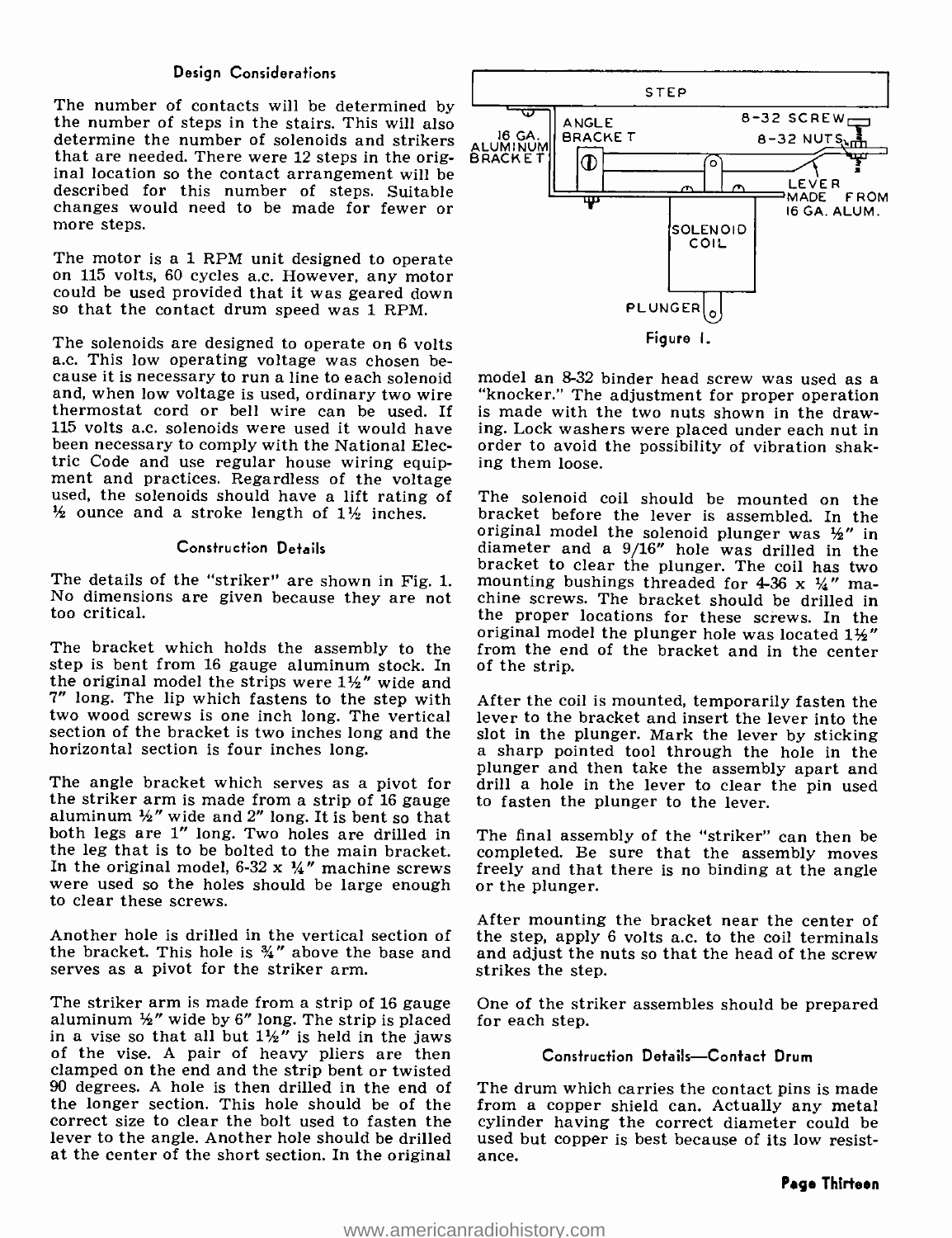The motor, drum and contact assembly are all mounted on a piece of  $\frac{3}{4}$ " plywood 12" x 18" in size. This size could be reduced but the size given allows plenty of room.

The drum diameter will be determined by the number of steps. If too small diameter is used the "steps" will be spaced so close that it will sound like the person is running. In the original model, the drum diameter was such that there was a five second interval between sounds. The original drum was  $5\frac{1}{2}$ " long and  $3\frac{1}{2}$ " in diameter and, since the circumference of a circle is equal to 3.1416 times the diameter, its circumference was slightly over 12 inches. The contact pins were then spaced one inch apart around the circumference which gave one step each 5 seconds because the motor speed was 1 RPM. If a faster rate is desired, the pins should be more closely spaced.

The drum used in the original model had a solid top so it was necessary to accurately locate the cutting the paper to the proper size, lay it on a<br>center of the top. After locating the center, a state surface and draw a diagonal line between center of the top. After locating the center, a interest surface and draw a diagonal line between<br>center punch was used to accurately mark the opposite corners. This line is then divided into a center.

The motor used in the original model had a one-<br>quarter inch diameter shaft and an old flexible<br>shaft coupling of the type used to connect condenser shafts to dial mechanisms, was revamped for use as a coupling. The rivets used to hold the drum. In the original model, the hole locations assembly together were drilled out. The sections were marked as described and then the paper assembly together were drilled out. The sections of the coupling are made up of a quarter-inch was reversed so that two diagonals were marked<br>bushing with a set screw and arms which can on the drum surface. This gives flexibility in the bushing with a set screw and arms which can be bolted to the drum. The easiest way to mark the holes for the bolts is to drill a hole in the center of the shield can top that will clear a piece of one -quarter inch shafting. Then fasten the bushing on the shafting and put the shafting through the hole in the top of the can. The holes for bolts to be used in securing the bushing to the can are then accurately located. These holes should be drilled. If desired, the coupling can be fastened to the drum at this time.

In order to keep wobble to a minimum, a support means of contact. is used on the open end of the can. In the original model a wood block was turned to a force fit in a lathe. The center is then drilled for a piece "force fit" or the remaining half of the shaft coupling to secure the shafting to the block. The used as a contact. After the jacks are mounted,<br>support for this shaft is a slightly oversize hole a piece of number 12 tinned wire is straightened support for this shaft is a slightly oversize hole a piece of number 12 tinned wire is straightened<br>in a block of wood. This method is acceptable and cut in one inch lengths. These wires are inin a block of wood. This method is acceptable because of the slow shaft speed. Just make sure it does not bind. Fig. 2 shows a side view of the motor, drum and drum support.

After you have finished the drum supporting<br>assembly you are ready to start placing the contact pins. There is a wide choice of arrangement and if you wish to make a permanent sequence the pins can be soldered at the proper points. If you wish to change the sequence of switching



the pins should be removable. This last arrangement is the most difficult to build. However, being able to change the sequence keeps the "gag" from getting old.

The holes for the pins are "staggered" around the drum circumference so as to allow proper spacing of the contact fingers. The easiest way to locate the holes is to use a sheet of paper just long enough to go around the drum and  $\frac{3}{4}$ " narrower than the length of the drum. After cutting the paper to the proper size, lay it on a number of parts that are equal to the number of steps.

The paper is placed around the drum and fastened in place with "Scotch" tape. A center punch is then used to mark the hole locations on the drum. In the original model, the hole locations was reversed so that two diagonals were marked contact arrangement and makes it possible to vary the step action and then give a variety of effects.

The diameter of the holes will be determined by the contact system you select. Since it was desirable to change the contact arrangement, the original model used phone tip jacks set into the drum. These jacks are of the type designed for mounting on an insulated surface and when they are mounted on a metal surface, they furnish a

The tip jacks requires holes  $\frac{1}{4}$ " in diameter. They are mounted so that the nuts are on the inside of the drum. The holes in the tip jacks are the right size for a number 12 wire which is used as a contact. After the jacks are mounted, serted in the tip jacks.

### Construction Details-Contact Fingers

After finishing the drum assembly you are ready for the contact finger assembly. The number of "fingers" required is equal to the number of steps plus one. The extra finger is for the drum.

The "fingers" may be mounted on a piece of dry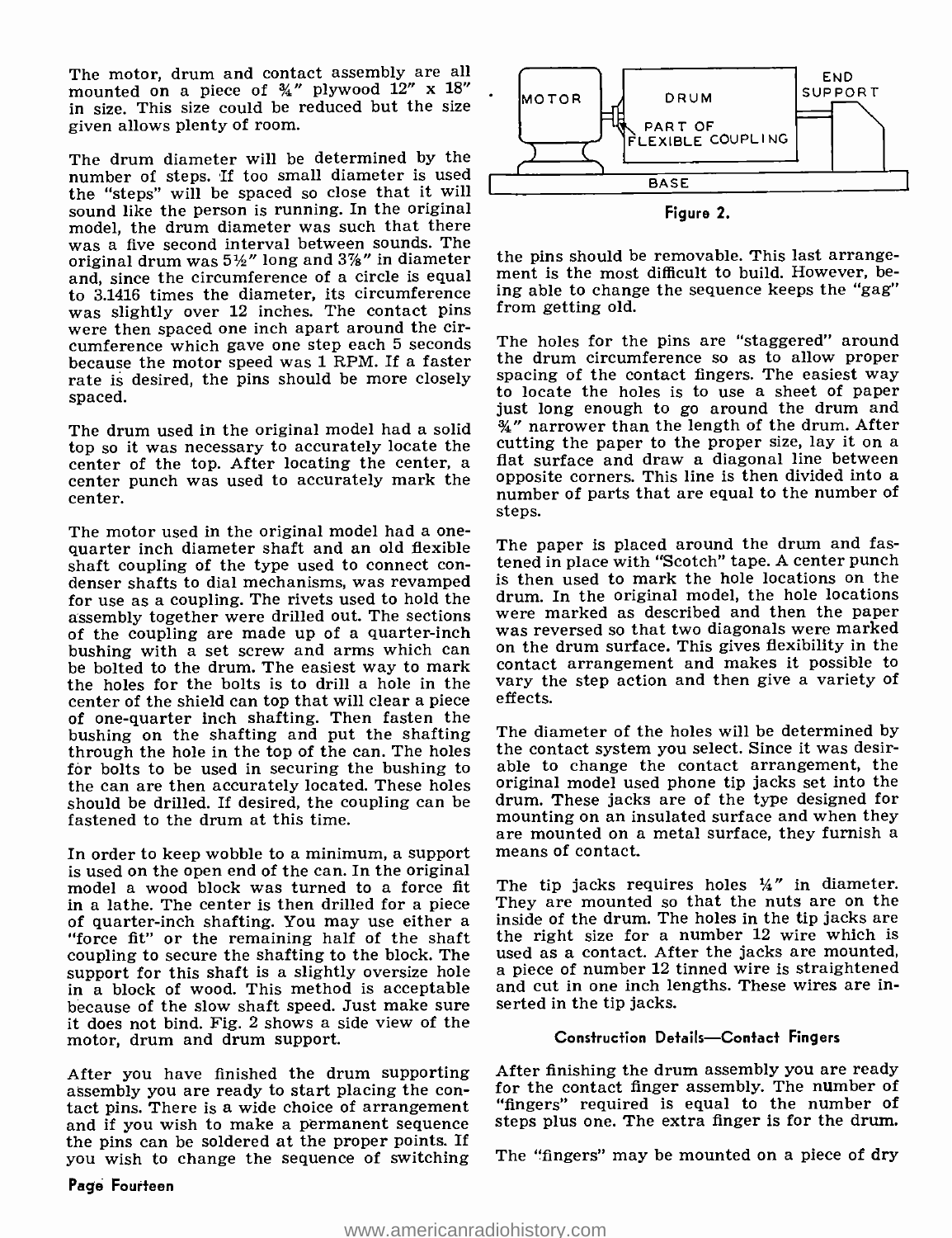



wood but, if there is considerable dampness where the motor board is set up, better insulation should be used. The original control unit was to was used as a support. After the construction work was done, the maple block was placed in a pan of hot parafin and boiled for one-half hour. At the end of this time the block was lifted out with tongs and the surplus parafin wiped off. The block will absorb enough parafin to keep out moisture.

Figure 3 shows the finger dimensions and drilling detail. The number 36 drill hole is used as a solder lug so that the lead can be connected easily. The number 27 drill hole is used to fasten the strip to the wood block. In making the fingers, a sheet of brass stock was first marked off and drilled. The strips were then cut out with tin snips.

The strips are then mounted on the block as shown in Figure 4. The spacing between strips is  $\frac{1}{6}$  inch. After all the strips have been mounted the block should be placed on the motor board<br>and positioned as that the strips wells as the strips. This is a rather baffling stunt when you and positioned so that the strips make contact with their respective pins as the drum is turned<br>by hand. The strip on the left should be bent so that it contacts the drum. Keep in mind that minor variations can be made by bending the contacts slightly. The contact assembly may be fastened to the motor board after you have determined the correct position.

### Wiring the Contacts and Coils

The schematic wiring diagram is shown in Fig. 5. ers to floor joists under the floor and so posi-<br>Note that the drum and contacts act as switches tioned that steps can be heard walking across Note that the drum and contacts act as switches tioned that steps can be heard walking across<br>in series with a coil and the voltage source. The the floor. With two doors in a room, steps can in series with a coil and the voltage source. The wiring should be arranged so that the first con- tact is in series with the first step solenoid, the second contact in series with the second step solenoid, etc.



There is no built-in provision for an automatic positioning of the drum. If the contacts are set one set of steps will be heard ascending the stairs and as soon as the cycle is completed, another "ghost" will start climbing the steps!

If the contact pins are set up so that an ascending effect is present until the "ghost" is half-way up the stairs and then the remainder of the pins set so that the solenoids are operated in reverse order, the "ghost" will go back down the sternly order the "ghost" to come back down and join the party!

If the switch is set behind a bar so that it is concealed a little practice will enable one to shut the motor off just when the last step is reached. Since there are five seconds between "steps" there is plenty of time to shut it off.

One variation of this stunt is to fasten the strik- ers to floor joists under the floor and so posibe made to come in one door and go out the other by properly setting the "strikers" under the floor. Many variations will suggest themselves for different locations.



Figure 5.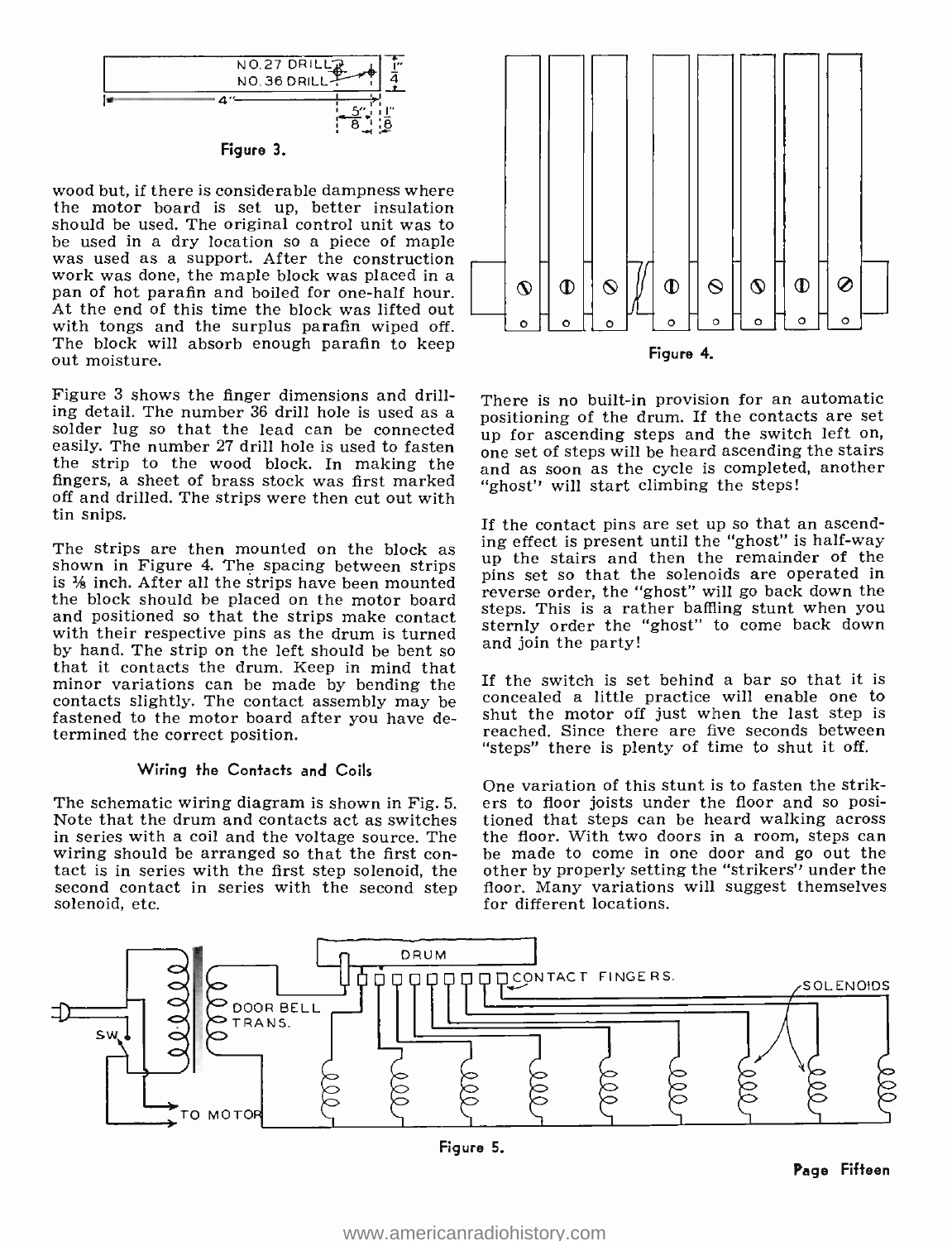# THE "BEST TEACHER"

# By HENRY FARAD

Reprinted through courtesy of Radio -Electronics, who are owners of the copyright, 1954. The editor of National Radio-TV News is grateful to Radio-Electronics for permission to print this article.

Actually, the advanced student will recognize in this article the NRI Practical Training<br>Plan. We are pleased to present this article, however, because it tells the story in an<br>interesting manner and we feel that it is pra subject of how to gain experience.

HE DRIFTS into my TV repair shop two or a part-time dealer in TV junk. This was simple<br>three times a year. He's a different individual enough. I inserted a classified ad in a local paper,<br>each time, but his problem is alwa each time, but his problem is always the same. offering to buy old TV sets—any size, shape, or He has studied TV theory until it's running out condition for cash. You don't have to be a big of his ears; what he needs now i perience to make that theory worth something offer, thus side-stepping big stuff; I never paid<br>in terms of dollars and cents. He is up against more than \$30 for any of the ten-inch clonkers<br>a problem as old as civilization able to find a job because he has no experience; he can't get any experience because he can't find a job!

I can't help him directly. I'm a smallbore opera-I can't herp him directly. I'm a sinalition of my<br>tor on a side street; my shop is in front of my<br>took a little doing. As might be expected, there home. You know the setup; in slack season not<br>was something badly amiss with every one of my half enough work for one man; when things get snowed under, a few 12- or 14-hour days clear<br>some made with fearful planing-mill noises. the decks. I get by, which is just fine. But hired help I can't use.

Like many others, I learned my TV theory at the external in the surface of many spare time; making a living occu-<br>https://web.a.theory.com/induction\_induction\_induction\_induction\_induction\_induction\_induction\_induction\_ind pied most of my daylight hours. My only teachers<br>were books, magazines, and a study course.

Inevitably, as does every student, I reached a <sup>The actual,</sup> hard-rock experience I gained in re-<br>point where the books began to blur. I'd absorbed pairing those boxes was only part of the proall the wordage I could handle for the time being. I needed actual contact with TV sets—pref-<br>erably in bad order.

TV school, but I had a family to support and further I progressd the bolder I became; the<br>no rich uncles. A job as a helper or apprentice deeper I dug into my clonkers. I introduced de-<br>in a TV shop was another possibility in a TV shop was another possibility, but a shop if the solution of the symptoms. I practiced<br>helper's pay is too low and his progress not fast signal-tracing and alignment, to mention just a<br>enough for any but single, unb enough for any but single, unburdened individexperience. The method is simple and relatively<br>cheap; it can be duplicated anywhere. It can<br>cheap; it can be duplicated anywhere. It can<br>supply any student—as it supplied me—with ex-<br>perience at exactly the right pace; n fast, never too slow; whenever he wants itevenings, week -ends, any time.

My first step was to become what amounted to equipment, plus the usual hand tools. Page Sixteen

more than \$30 for any of the ten-inch clonkers I dragged home. \$30 was my top a couple of years back -a \$20 maximum would be more in line with today's situation.

However, I can explain how I got my experience<br>
working with sets in good order. Assuming a<br>
Liter I'd run up against the identical problem.<br>
The interest of the interest a major burn-up (sniff Having dragged a relic home, I proceeded to restore it to working condition, which frequently took a little doing. As might be expected, there was something badly amiss with every one of my prizes. Some produced neither ra Others were inhabited by gremlins or some of the many ailments common to TV sets. Sad cases tubes, then the worse its condition the better for the student seeking experience.

I could have gotten that contact in a residential times repeating the process several times. The The actual, hard-rock experience I gained in regram. My next stop was to twist every non-<br>operating control I could find, with the idea of getting everything as far out of kilter as possi-<br>ble. Then I restored everything to normal, somefurther I progressd the bolder I became; the deeper I dug into my clonkers. I introduced designal-tracing and alignment, to mention just a milked a chassis dry of information I sold it down the river, as detailed a little later.

> first one piece of junk back into working order a couple of probes, a tube tester, and some early printings by Rider and Photofact made up my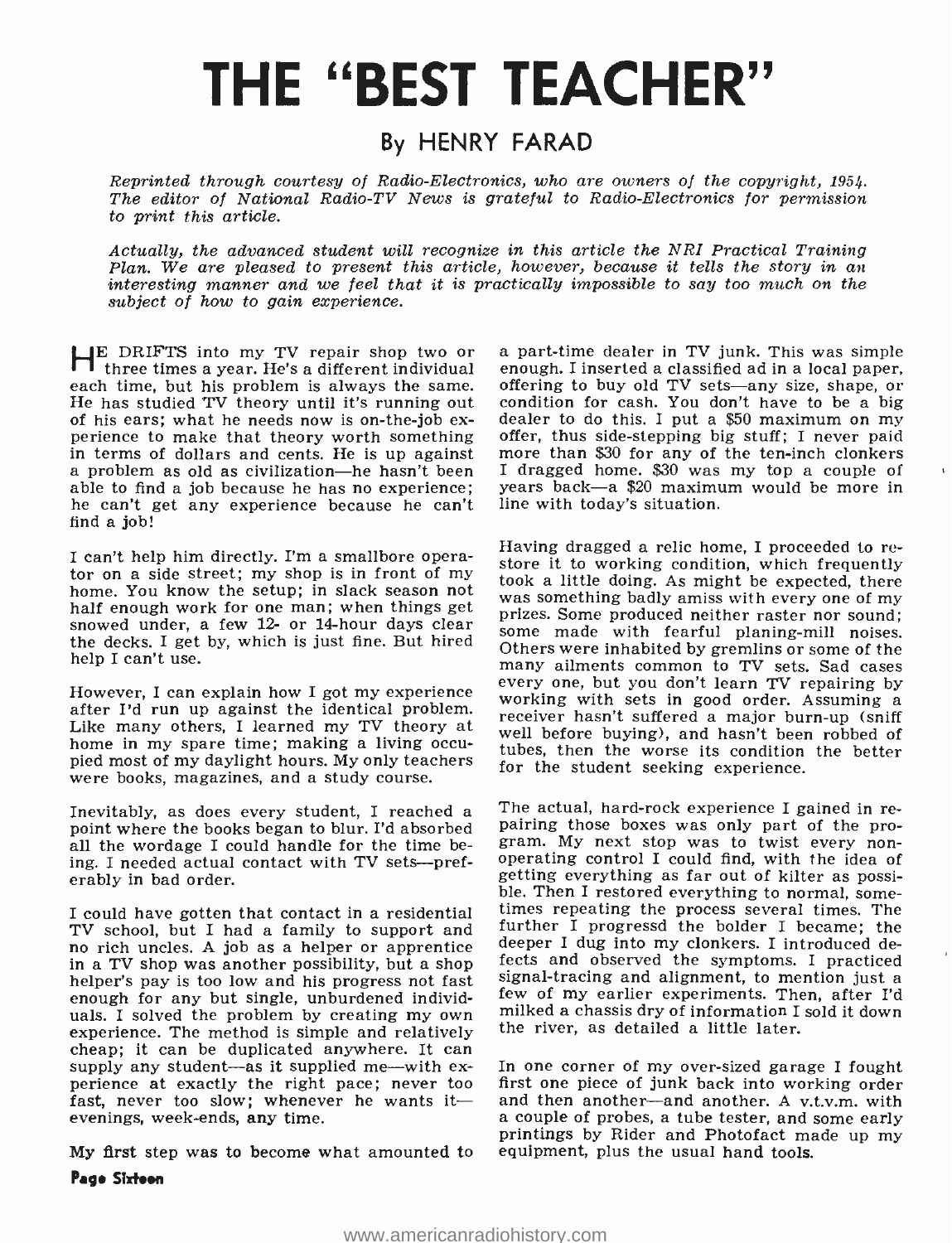It's no fun---not at the start. Not for the student possible Joe's test gear has indicated the cause<br>completely on his own, with not a soul to give of the trouble. But because Joe is operating him a lift when he gets stuck in the mud, which strictly under Condition Goofoff, he pays no atis often. It's not the most efficient method in the tention to what the test gear tells him. He ig-<br>world, either; it involves frustrated hours of nores it, knot-headedly continuing his original world, either; it involves frustrated hours of nores it, knot<br>doing things the wrong way, stupid mistakes, line of attack. doing things the wrong way, stupid mistakes, wrong approaches, errors of both omission and sold out for a fraction of the inventory.

But you can say this about the method—it works! more than once. Others far more competent than It produces real, valuable experience. Moreover, it sticks with you, as does anything acquired the hard way. Another advantage is that you have neither employer nor impatient customer breathing down your neck—a handicap which can make It increases output and accuracy, it inspires that<br>even an experienced mechanic sometimes black precious gem, customer confidence. Move slowly<br>and deliberately; it will reduce t out.

I started out in my garage loaded with theory 6AU6's popped by forgetting to but inclined to go numb from the neck up the ment knob on the tester back from moment I removed the back of a defective TV the less haste the mor moment I removed the back of a defective TV set. The first time I pulled one out of a cabinet and turned it over I recall sitting there for half I once pulled a chassis and fought with it for<br>an hour, just gawking, with a gone feeling at the an hour, trying to discover the reason for non-<br>pit of my stomach, wonderi started this. The first few times I compared a schematic with a chassis I got lost so fast it was worse than pitiful. No fun at the start.

Little by little, however, stage by stage, I ac- quired competence and confidence, a backlog of experience. I discovered head-on attacks don't pay off in TV repairing. Strategy is the key to to about 2 megacycles. (Yes, I checked and re-<br>the jackpot; knowing when to attack a repair checked the tubes.) The trouble, it eventually the jackpot; knowing when to attack a repair job via the dynamic approach, checking a.c. components with a v.t.v.m. or scope, and knowing when to use the static approach, routinely checking socket voltages, capacitors or resistors. It Later I discovered the owner had taken some<br>means knowing when to use a tube-tester and of his tubes downtown for testing before calling<br>when to rely entirely on substitutio ence between the strategic and the head-down thing for granted. approach is the difference between minutes and<br>hours in wrapping up a repair job. When nothing produces results within a reasonhours in wrapping up a repair job.

The strategist is always changing pace. He hangs  $\;$  I am reminded of a certain series-filament conorto an idea or a deduction just so long, then glomeration wherein all the symptoms of an open if it fails to pan out he dumps it. This is an attitude of mind to be cultivated. Let me illustrate a heater-to-cathode short in the damper! Then<br>the disadvantages of not having this attitude, by there was that frightful case of horizontal nonusing a hypothetical Joe Doakes. Confronted linearity which was caused by trouble in a 6SN7-<br>with a fairly tough case of TV trouble, Joe looks GT horizontal oscillator which checked perfectwith a fairly tough case of TV trouble, Joe looks<br>the situation over and makes a quick deduction as to the probable cause. So far so good. How-<br>ever, Joe's test gear promptly reports that everything is under control in the suspected area. This is where real trouble starts.

Instead of changing pace and developing a sec-<br>ond deduction, Joe stubbornly makes another ache, I acquired competence and confidence at pass at the original target. When this gets him nowhere, he promptly goofs off. Two hours, three hours later you may find him still working over the same group of components. Meanwhile in the process of checking and re-checking it's quite

of the trouble. But because Joe is operating tention to what the test gear tells him. He ig-

commission. There were times when I'd have After lunch or possibly the next day, he'll come sold out for a fraction of the inventory. <br>sold out for a fraction of the inventory. bo, kick himself, and proceed to repair the T After lunch or possibly the next day, he'll come set in a normal manner. I goofed off like this I have done exactly the same thing.

> The calm, cool, and collected attitude is about twenty-five percent of the top-drawer technician. It increases output and accuracy, it inspires that precious gem, customer confidence. Move slowly chassis unnecessarily pulled, and the number of 6AU6's popped by forgetting to return the filament knob on the tester back from 12.6. In short,

> I once pulled a chassis and fought with it for an hour, trying to discover the reason for non-<br>sound. I was knee-deep in gear and half-stangled<br>with test leads when I noticed at long last that the record-player switch had somehow been snapped over to PHONO.

> Then there was that memorable Philco on which I wasted more than half a morning trying to find out why the over -all bandwidth had decreased to about 2 megacycles. (Yes, I checked and re-<br>checked the tubes.) The trouble, it eventually<br>developed, grew out of the fact that a 12AU7 and a  $12A\overline{V}$ 7 were planted side by side in the front end-and someone had swapped them! Later I discovered the owner had taken some

> able time, start taking wild shots in the dark. grid circuit in the C-R tube were produced by there was that frightful case of horizontal nonly in my tester. In this case and as an added unattraction, the horizontal drive capacitor had insanely taken over the function of a horizontal centering control!

> Anyway, and as I started to say some time back, ache, I acquired competence and confidence at my garage workbench. If I've made it sound rough, I can only say it is indeed rough—at the start.

> In the end, I no longer crept timidly up to each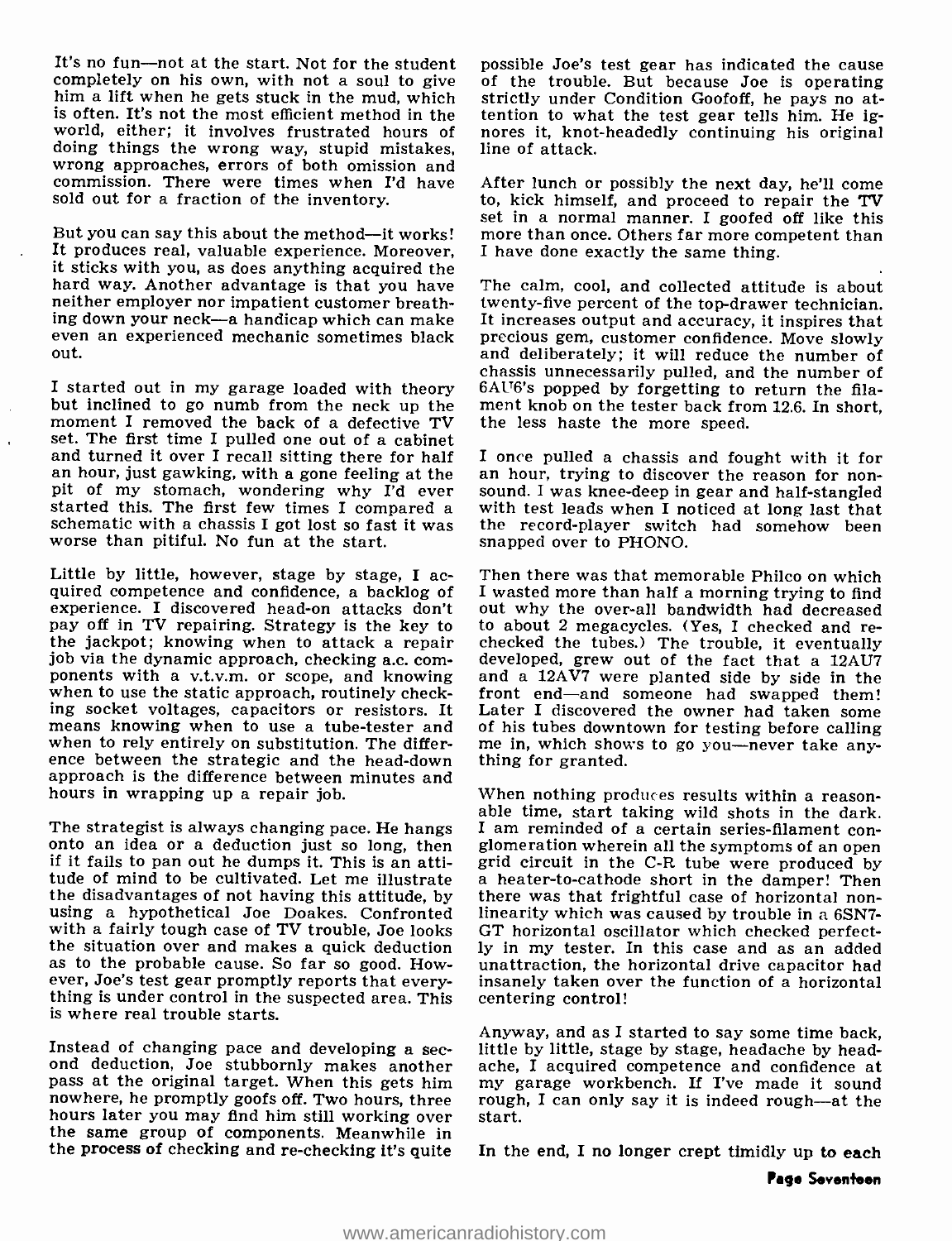sour TV set, wondering whether this one would be my Waterloo as I began to probe its inards.

Oh, sure you get thrown for a loss every so often by some box tougher than you, but re- pairing the vast majority of TV sets is so simple—even for a halfway competent technician cies. Slowblow must spend many hours teaching —that it sometimes seems a shame to take the the novice the techniques he needs; inevitably money(?).

I bought a lot of clonkers, but my actual inven-TV set. As soon as I milked one dry, it was promptly sold.

I'd have a really good story here if I could say as general man-of-all-work. Thus the student these transactions showed a nice profit, but not earns his wages, but acquiring experience is so. I had to price those boxes low insure prompt disposal, and I had to get cash. The prices I got were anything but fancy. Considering the cost of advertising, mileage, replaced tubes and components, I lost something on every deal--around \$7.50 per box.

Holding on for higher prices could have showed Even if the student does not plan to go into a profit possibly, but I wasn't necessarily trying business for himself, buying this test gear is to make money; my objective was to make money; my objective was getting ex-<br>perience. Keeping a constant supply of TV cadav-<br>ers coming my way was the all-important item. petent TV service technician, the money repre-<br>ers coming my way was the all-import

I started my project with a v.t.v.m. and a tube-<br>tester; eventually I acquired a scope, sweep and marker generators, 1,000-kc crystal marker os-<br>cillator, grid-dip meter, wattmeter, capacitance-<br>bridge, short wave receiver to monitor WWV, complete set of service manuals, and trimmings. You don't have to be a big dealer to do this. I bought my gear one item at a time. Moreover the purchases were spread out over a considerable period of time.

Slow work? Well, acquiring electronic know -how is a slow process. The TV student in a hurry is licked before he starts; never less than a year and often two years must elapse before he gains enough ground to tackle general repair work.

Also pretty well licked before he starts is the TV student who expects to draw a salary while he gets his practical experience. Students pay considerable sums to acquire theory, and without protest. However, the thought that practical ex-<br>perience must also have a price tag is something a little each year. which seldom occurs to them. But that's what it amounts to when the inexperienced technician  $^{\prime\prime}$  Tm sure we could use thousands more men and  $-$ sharp though he may be in theory--tries to women in the electronic field as the demand is -sharp though he may be in theory--tries to hire out in Slowblow's TV shop.

Apprentice training works out well enough in some occupations, where other services may be rendered while the student learns. Simply observing a TV repairman at work is of little value to the novice, assuming the repairman is not doubling as instructor. Ninety-nine per cent of the effort is quite invisible, consisting of mental

### Page Eighteen

processes involved in diagnosing the trouble.

If Slowblow takes him as a bona -fide apprentice or learner, the novice will be in Slowblow's way for a long time; he's only half a technician. Slowblow would be forced to make up his deficienthe novice will make numerous and sometimes expensive mistakes. In short, he'll be a student drawing wages for being instructed!

The only practical way Slowblow can hire the student is on the basis of shop helper. Most of the time he will put up aerials, pull chassis, act earns his wages, but acquiring experience is strictly hit -or -miss, at a woefully slow rate.

Hence, unless he's exceptionally lucky, the aver-<br>age Joe must buy his experience—and the only visible method is along the general route I've been outlining.

Even if the student does not plan to go into business for himself, buying this test gear is petent TV service technician, the money represents a trivial investment indeed.



# Our Cover Photo

The modern, well-stocked Radio-TV-Appliance Store shown on this issue's front cover is owned by NRI graduate Abraham L. Fulps, of Lockhart, Texas. Graduate Fulps is standing behind the counter, at his work bench. His wife, Mrs. Cleo Fulps, is demonstrating a refrigerator to Mr. Pond. Mr. Fulps writes:

"I opened my radio shop January 8, 1944; started merchandising radios in 1946 and sold my first TV set in 1948 with only KLEE-TV out of Houston, Texas, some 148 miles away.

"I try to give one -day service on Radios, TV, Refrigerators, Ranges and Laundry equipment.

"I'm sure we could use thousands more men and bound to increase for some time.

"Thanks for what you have done for me and lots of others. I am making a living for myself and getting four children through school."



ABRAHAM L. FULPS P. O. Box 697 Lockhart, Texas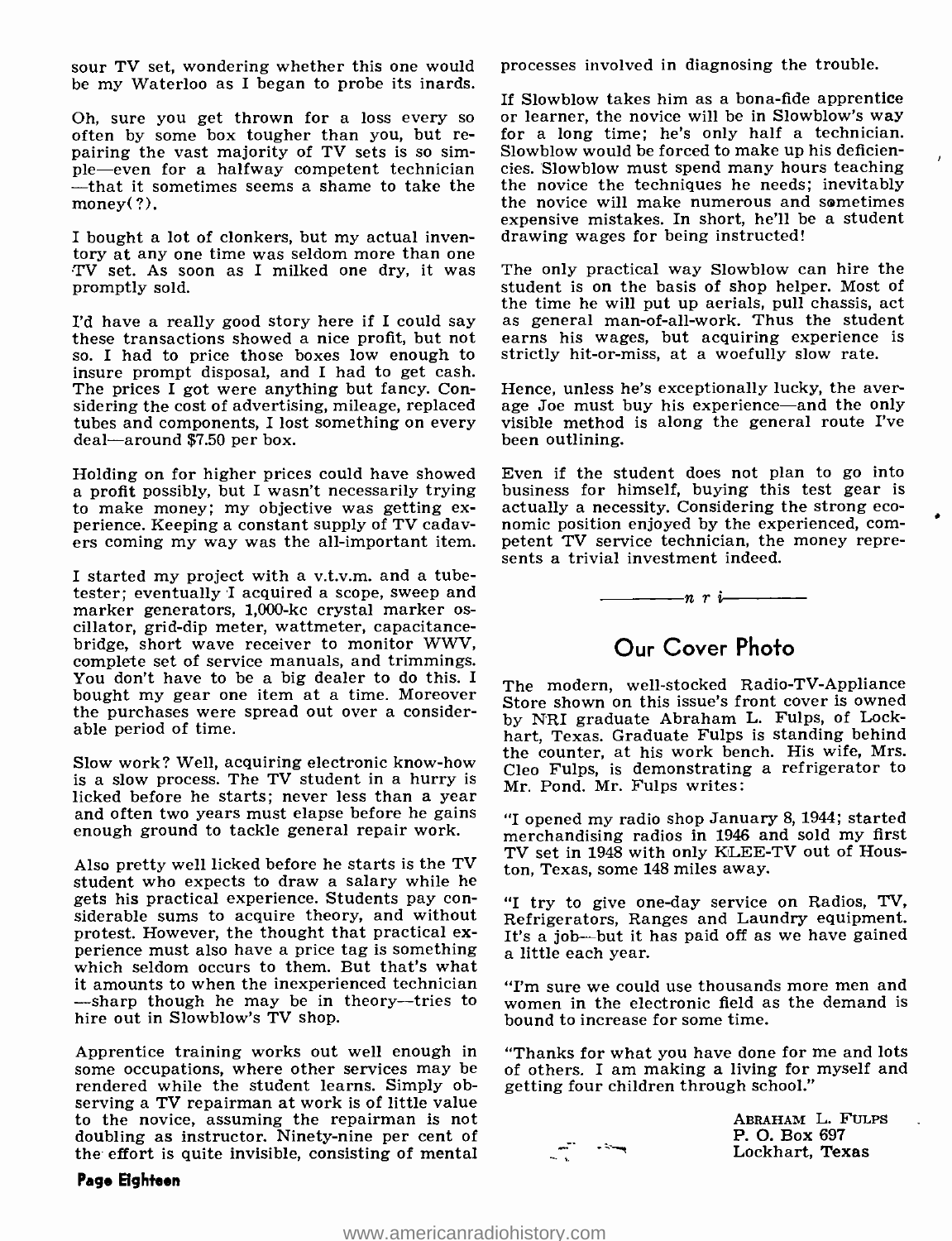# Attention, Owners of NRI Professional Tube Testers

### New Tube Test Charts and TV Picture Tube Adapter Now Available from NRI

A tube tester is no better than the tube test These can easily be removed with the fingers, or information which is available for it. Recognizing by means of a pair of pliers. Note the amount this very important factor, NRI tries to bring out freshly revised tube test information for all removing it. You will want to inclue models as frequently as we can do so. For Models amount of tension in the new Chart. models as frequently as we can do so. For Models new charts, all information being contained in one booklet, eliminating the need for extra sheets.



NRI TV Picture Tube Adapter

These were printed in February, 1954. A new roll chart, revised in January 1954, is now available for the Model 69. A new roll chart is now being printed for the Model 70 tube tester, and will be available about July 10, 1954.

NRI can supply a Television Picture Tube Adapter which may be used with all NRI Professional Tube Testers, Models 66 through 70. enables you to test a Television picture tube in a receiver, or in the original factory carton. The test includes a cathode emission check and a check for shorts between the various elements Television Picture Tube Adapter is a fool-proof means of testing Television pictures tubes. There are certain comparatively infrequent troubles in picture tubes which an Adapter will not detect. It is, nevertheless, a popular and useful acces- sory.

In ordering either a new tube test chart for your NRI Tube Tester, or a Television Picture Tube Adapter, please use the convenient order blank included on this page. Be sure to include the proper remittance, and in ordering tube test charts, be absolutely certain to mention the model number of your tube tester.

How to Install New Roll Chart in Model 70 Tube new Roll Chart.) First, remove the instrument from its wood case by taking out the eight Phillips wood screws from around the edge of the be removed from the instrument case. For better accessibility, you can remove the complete Roll Chart mechanism from the instrument. However, this is not necessary.

The Roll Chart is held securely to the wooden rollers by means of three brass spring clips. These can easily be removed with the fingers, or of tension in the old paper Roll Chart before removing it. You will want to include the same

How to Install New Roll Chart in Model 69 Tube Tester. Remove the front panel of the instrument by taking out the screws found in the four corners of the panel. Closely observe the me- chanical operation of the old Roll Chart and the tension of the paper before removing the old Roll Chart. Fasten the new Chart to the wooden rollers using scotch tape. Reassemble the instrument.

ORDER BLANK FOR OWNERS OF NRI PROFESSIONAL TUBE TESTERS

National Radio Institute, Supply Division 16th & U Streets, N.W. Washington 9, D. C.

Enclosed is \$...... for which send me the following material, as checked:

( ) Paper Roll Chart for Model 70 NRI Profes-sional Tube Tester. Available about July 10. 1954. Price \$1.25, postpaid.

( ) Paper Roll Chart for Model 69 NRI Professional Tube Tester. Revised January, 1954. Price \$1.25, postpaid.

( ) Completely revised test data, in one booklet, for Models 67 and 68 NRI Professional Tube Test- ers. Revised February, 1954. Price \$1, postpaid.

( ) Completely revised test data, in one booklet, for Model 66 NRI Professional Tube Tester. Re-vised in February, 1954. Price \$1, postpaid.

( ) Television Picture Tube Adapter. May be used with all NRI Professional Tube Testers. Models 66 through 70. Includes instructions. Price \$4.98, postpaid.

Name ............... Student No.........

Address ...............................

City ............... Zone.... State.......

\*If you live in Washington, D. C., add 2% for D.C. Sales Tax. Page Nineteen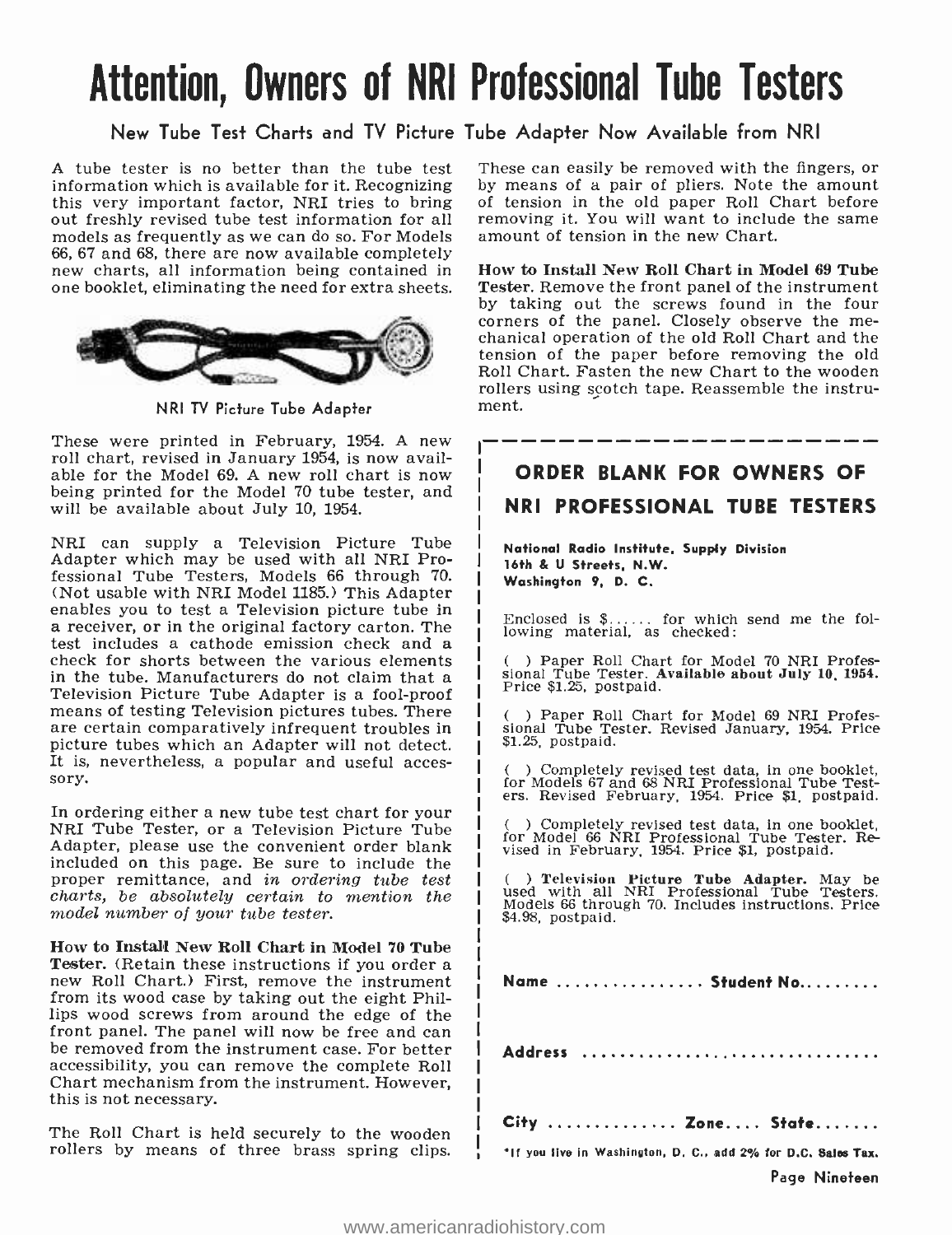

The above photograph shows Mr. Macheak in the center foreground. His charming wife is standing at his left.

# NRI GRADUATE GERALD J. MACHEAK, OF CEDAR FALLS, IOWA, WINS OCEAN CRUISE TO BERMUDA AND NASSAU AS LARGEST RCA TELEVISION DEALER IN HIS DISTRICT

We are delighted to devote this space to con-<br>gratulating Mr. and Mrs. Gerald J. Macheak, business amounted to \$65,000.<br>of Cedar Falls, Iowa, for the outstanding suc-

"I would like to present a short history of our really picked up. We ended the year of 1953 as business, which has been quite successful, and the largest TV dealer in our district, and grossed for which we are deeply inde technical know -how and encouragement received

open our own business in Cedar Falls, Iowa, never been able to find a substitute for hard<br>which we did on October 1, 1951, with a capital work, and we had to work very hard in estabof \$750. At that time, the area did not have local Television service. At first we did only service work on Radios, record players, and TV. GERALD J. MACHEAK

"In the spring of 1952, we took the RCA fran-

Page Twenty

of Cedar Falls, Iowa, for the outstanding suc-<br>cess which they are achieving in their Radio and<br>Television business. We had the pleasure of re-<br>felevision business. We had the pleasure of re-<br>terity that we were looking fo and the selling began in earnest. We had to hire<br>Mr. Macheak writes in part as follows concerning extra help, buy a delivery truck, service car, and<br>other equipment. The following month a local other equipment. The following month a local TV station went on the air, and our business really picked up. We ended the year of 1953 as

"As a result of our sales, we were fortunate to win an ocean cruise to Bermuda and Nassau. "After my graduation from NRI, we decided to The vacation was badly needed, because we have work, and we had to work very hard in estab-<br>lishing our business."

202 Main Street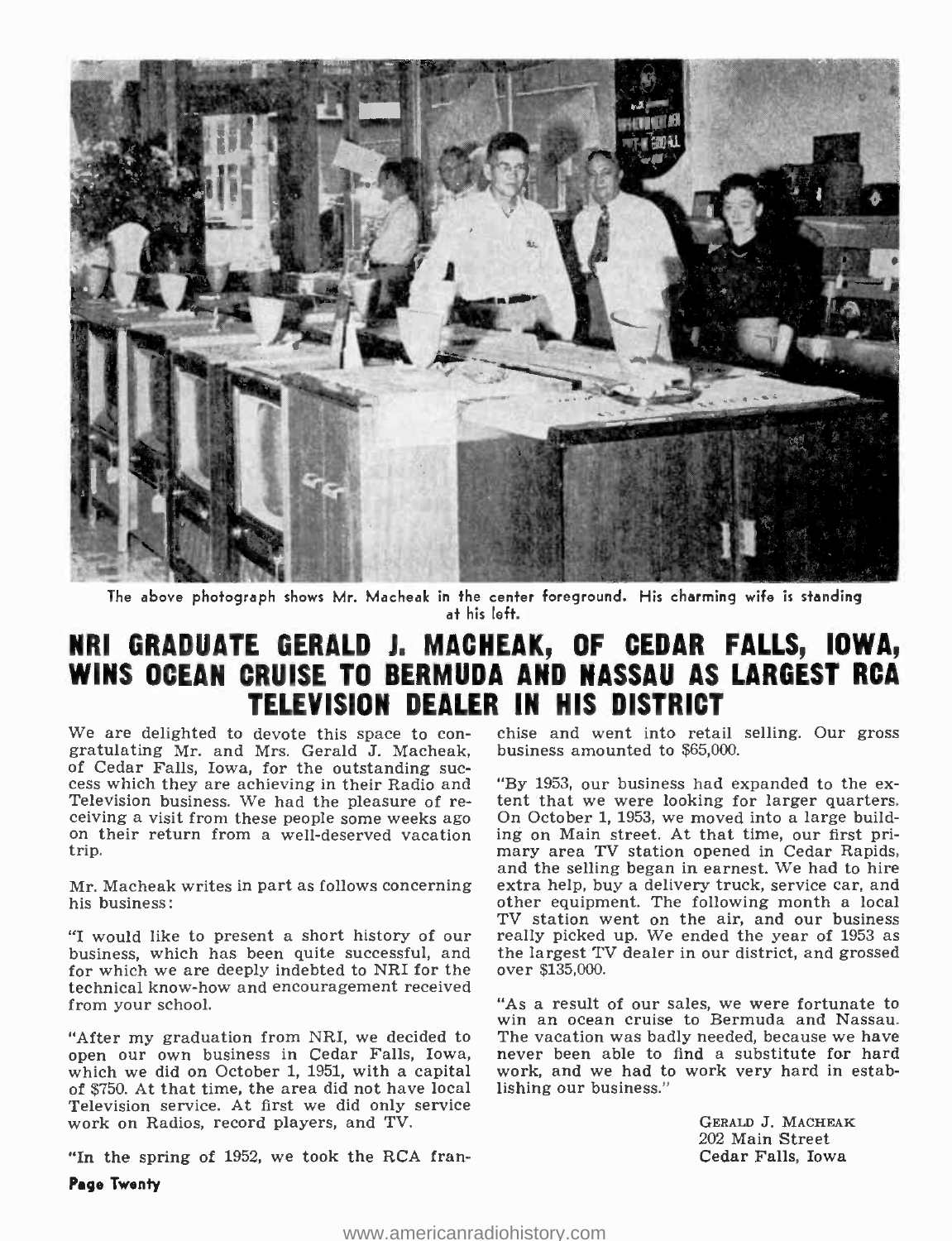# CONNECTING ACCESSORIES TO THE 7E RECEIVER

### By JOHN G. DODGSON

NRI Consultant

TUDENTS and graduates frequently ask advice on connecting accessories to the six tube superheterodyne receiver built in their seventh nect one end of the conductor center lead to the experimental kit (E series).

The most common accessory-a phonograph input-is shown in Fig. 1. Only three parts are necessary:

One single pole-double throw switch.

The total cost of these parts is usually less than \$1.

The switch and jack can be mounted in any con- venient position on the chassis. Many students have found it best to mount the switch between the tuning and volume controls on the front of<br>the chassis and to install the phonograph jack on the loop antenna (next to the loop mounting The first type of tone control—the continuously bracket) on the back of the receiver. Care must variable type—is the most common since it is be taken not to damage the loop by shorting any turns. Either a toggle or rotary type<br>switch can be used.

(1) Disconnect the lead at terminal 36 of the<br>plume control and connect it to one of the out-<br>The second type tone control is more expensive volume control and connect it to one of the outside terminals of the switch.



Figure I.

to the pole of the switch.

(3) Cut the cable to a convenient length; conouter side of the switch and connect the other end of the conductor to the center (ungrounded terminal) of the input jack.

(4) Both ends of the shield should be grounded. Use a solder lug at the input jack if necessary.

One foot of single conductor shielded cable. Use as short a cable as possible to prevent stray A phonograph jack (whichever type will match pick-up and ground the shield of the cable as A phonograph jack (whichever type will match pick-up and ground the shield of the cable as the phonograph plug).<br>
close to the cable as possible. This phonograph input can also be used as a microphone input for crystal microphones; other type microphones may need a preamplifier.

> The second most common accessory is a tone control. Two circuits for tone controls are shown in Fig. 2.

After mounting the switch and jack, follow these shown in the illustration. Be sure that the consimple steps:<br>denser is rated at  $600$  volts. variable type-is the most common since it is quite inexpensive. To connect this tone control to the receiver, it is only necessary to disconnect the .005 -mfd. plate by -pass condenser C10 and connect the condenser and potentiometer as

(2) Connect terminal 36 of the volume control but has the advantage of wider frequency conof the condensers should be rated at 600 volts. Condenser values are as follows:  $C_1$ -05 mfd.;  $C_2$ —.03 mfd.;  $C_3$ —.01 mfd.;  $C_4$ —.005 mfd.; and  $C_5 - 001$  mfd.



Page Twenty-one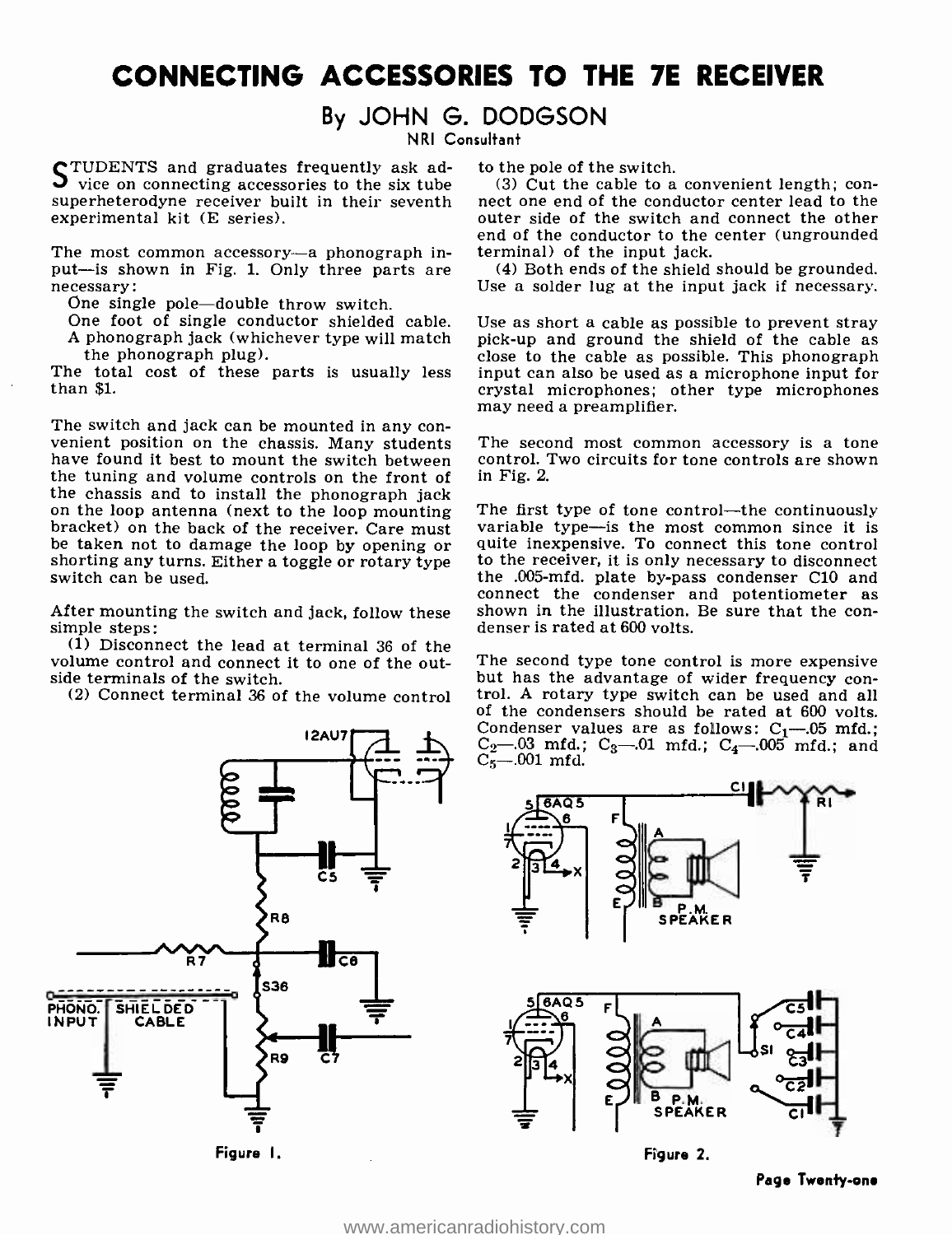

# FILAMENT CIRCUITS IN THREE-WAY PORTABLE RECEIVERS

FTER a lengthy session of servicing a filament circuit defect in a 3-way portable, many service men (including myself) have wondered why anyone started building this type of receiver. From my own experience, and from discussing this problem with other service men,<br>I believe that the real source of trouble is usually an incomplete understanding of how the current flow through resistor  $R_3$  is 50 milli-<br>filament voltage is obtained in these receivers. amperes. If 120 volts dc exists at the junction filament voltage is obtained in these receivers. Let's take a good look at the filament circuits commonly used in 3-way portables.

#### Battery Tube Filament Circuit Theory

Battery tubes do not (as a rule) have separate cathodes. That is, the tube filament is used as the cathode. This means that the tube filament is in the plate-cathode circuit of the tube. Consequently, the voltage applied to the tube filament<br>must be dc. If an ac voltage were applied to the filament, this would cause ac variations of the plate current and produce hum in the output circuit.

It is very important that the proper voltage be applied to these fila-

ments. The filament of a battery -type tube is a slender strand of wire supported by a spring that prevents the filament from touching any other element in the tube. Even slightly higher than normal voltage will cause the filament to fail. You have probably seen receivers with a com-<br>plete set of burned out battery-type tubes.

#### How Filament Voltages Are Obtained in 3 -Way Portable Receivers

output tube for power line operation of the rectifier supply will exist at the junction of  $R_3$ ,<br>set. This system is seldom used in modern sets,  $C_1c$ , and the 3Q4 filament. This is to be expected. set. This system is seldom used in modern sets, C<sub>1</sub>c, and the 3Q4 filament. This is to be expected.<br>however, and we will discuss the most popular The higher than normal voltage applied to conhowever, and we will discuss the most popular – The higher than normal voltage applied to con-<br>system first. The earlier system will be dis- – denser C<sub>1</sub>c will charge it to a higher than norsystem first. The earlier system will be discussed later.

Fig. 1 shows the type of filament circuit com-<br>monly used in modern 3-way portable receivers. Notice that the individual tube filaments are

#### Page Twenty -two

connected in series, and then connected to the output of the dc power supply through resistor R3. Resistor R3 is the filament dropping resistor for the receiver.

The filament string shown in Fig. 1 requires 7.5 volts at 50 milliamperes. Therefore, the current flow through resistor  $R_3$  is 50 milliamperes. If 120 volts dc exists at the junction of resistors  $R_1$ ,  $R_2$  and  $R_3$ , and 7.5 volts must exist at the junction of  $R_3$ ,  $C_1c$  and the filament lead of the 3Q4, 112.5 volts of drop must



exist across resistor  $R_3$ . As we know the voltage drop across the resistor, and the current flow through it, we can readily compute the value of  $R_3$ . In this particular case, it will be 2250 ohms.

 $S$ ome 3-way portable receivers use a separate value and the full voltage output of the selenium If the filament circuit is continuous, and 50 milliamperes are flowing through  $R_3$ , 7.5 volts will exist at the point mentioned previously. If one of the tube filaments is open, however, the curvalue and the full voltage output of the selenium rectifier supply will exist at the junction of  $R_3$ , mal voltage and it may damage the condenser.

> When you service one of these receivers that has been turned on for some time with a defective tube in place, you should always check the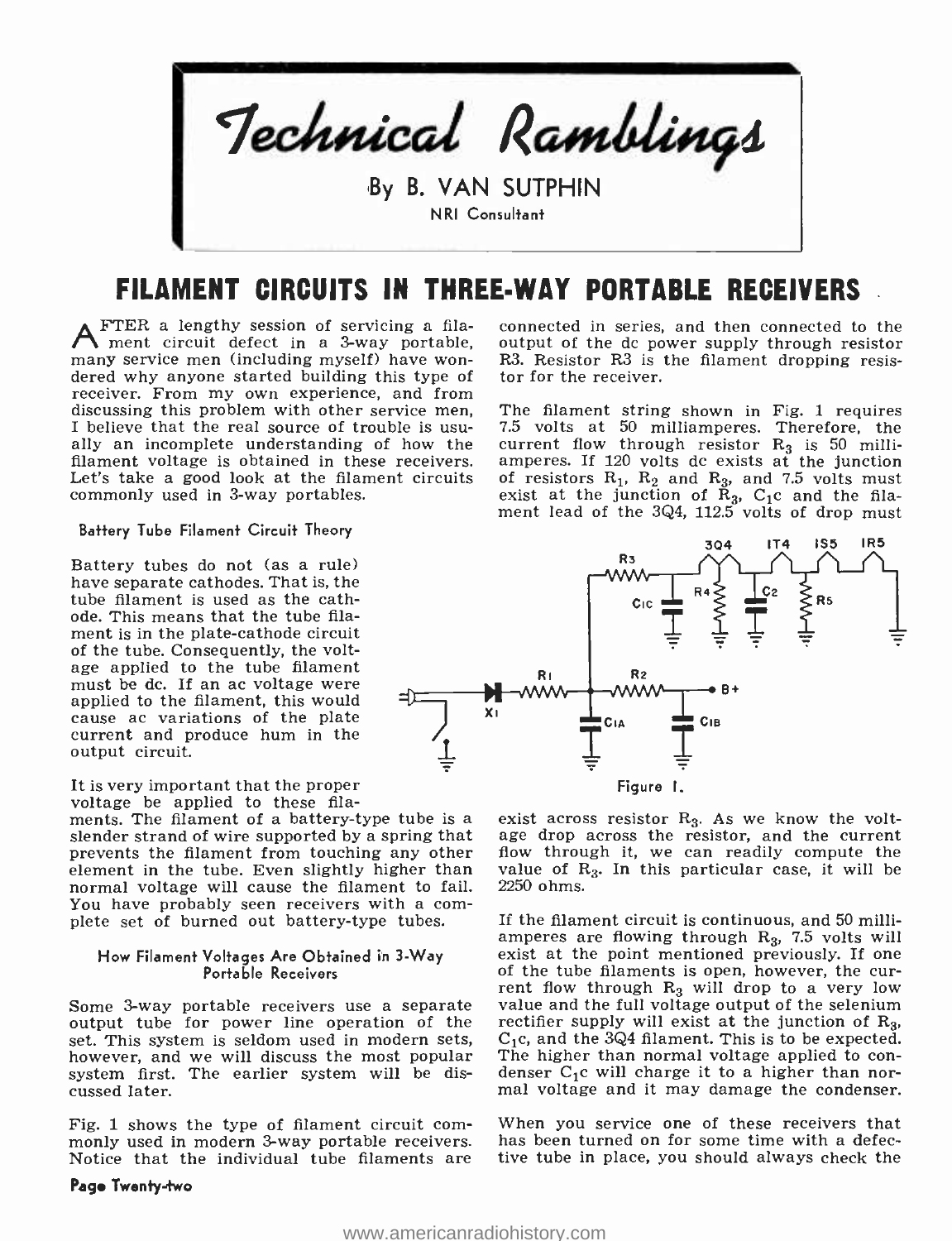electrolytic filament bypass condenser for a possible short. If the condenser is not shorted, you should discharge it before installing a new tube. Otherwise, installing a new tube in the receiver will damage the new tube, or some other tube in the filament string, because the higher than normal voltage across condenser  $C_1$ c will be applied to the filament string.

If the receiver has a case history of constant filament failure, check the filament dropping resistor. If it has lower than specified value, replace it. Be sure to use a resistor with the correct wattage rating.

Of course, it is not necessary to carry out this elaborate servicing procedure every time you install a new tube in a 3-way portable receiver. You should, however, try to short the electrolytic filament bypass condenser or leave the receiver turned off an hour or so before you install a new tube.

are for shunt purposes. The 1S5 filament and the 1R5 filament would, if shunt resistors were not included, carry all of the plate currents for the  $3Q4$  audio output tube and the 1T4 i-f amplifier tube. To keep the current flow through these two filaments at a reasonable value, resistors are connected from certain points in the filament network to ground. These resistors are in parallel with portions of the filament circuit and they  $\frac{1}{100}$  filaments. Therefore, the bias applied to carry a part of the plate current for various the audio output tube is the voltage drop across carry a part of the plate current for various tubes. For example, resistor  $R_4$  carries a portion of the plate current for the  $3Q4$  audio output tube while resistor  $R_5$  carries a portion of the plate current for both the 1T4 and the 3Q4. No<br>shunt resistor is necessary between the 1R5 tube<br>needed, the grid return could be transferred to shunt resistor is necessary between the 1R5 tube<br>and the 1S5 tube because one side of the 1R5 some other point in the filament string. (The and the 1S5 tube because one side of the 1R5 filament is connected to  $B$ —, and the 1S5 tube in series with the 1R5 passes very little current. The condensers complete the ac plate circuits for the various tubes. Lower than normal filament voltage in a circuit like that shown in Fig. 1 generally indicates a defective rectifier or defective filter condensers. A defective current limiting resistor  $(R_1)$  can also cause this com-<br>plaint.

One of the chief complaints about the older 3-way portable receivers was insufficient audio output when the set was operated from the power line and was expected to give room volume. To solve this problem, a number of manufacturers started using tubes with ac operated filaments in the audio amplifier circuit for power line<br>operation. The "BATTERY-POWER LINE" "BATTERY-POWER switch changed the circuit so that ac filament voltage was applied to the "power line audio output tube" and so that the necessary changes in the other tubes' filament circuit were completed. The filament circuit for the battery type tubes when the receiver is set for POWER LINE operation is shown in Fig. 2.



 $T$ he resistors connected to the filament circuit  $T$  rent limiting resistor  $R_4$  is in series with the The resistors connected to the filament circuit  $T$  output tube cathode circuit and in parallel with Notice that the series filament string with curoutput tube cathode circuit and in parallel with resistor  $R_3$ . The cathode current for the output tube flows through this parallel combination. By properly choosing the value of  $R_3$ , the correct current flow can be maintained through the battery tube filaments.

> Particularly notice that the grid circuit of the output tube is returned to the junction of two tube filaments. Therefore, the bias applied to only three of the tube filaments in series. Therefore, the bias is approximately 4.5 volts. If greater bias were needed, resistor  $R_5$  could be transferred to the B- connection, or if less bias were arrangement shown in Fig. 2 provides degeneration and better tone quality in addition to correct bias voltage.)

> Though this circuit has the distinct advantage of greater audio output, it also has some disadvantages. One of the most important ones is that a weak audio output tube-even one that is slightly weak—may prevent the set from operating from the power line. Let's see why. The total cathode current for the audio output tube depends upon the cathode emission. If the cathode emission decreases, the cathode current will decrease; when this happens, the current through the tube filaments will also decrease. Even a slight decrease in the filament current of an oscillator-mixer tube (1R5 in this set) will prevent the tube from oscillating. Therefore, a weak audio amplifier tube in this type of circuit can cause oscillator failure!

> Increased current flow through the tube will also affect the circuit operation. If the coupling

> > (Page Twenty -five, please)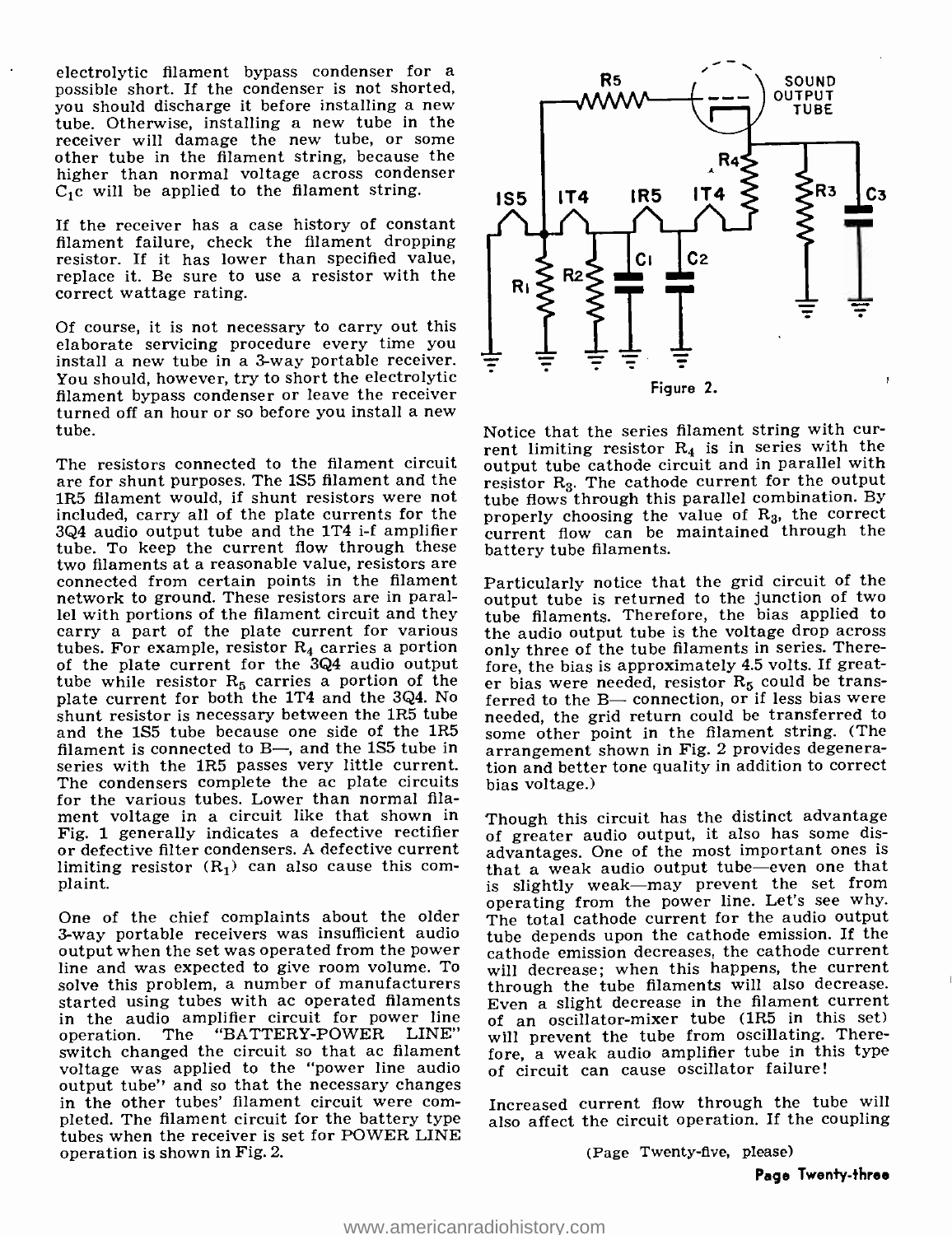SERVICING PRINTED CHASSIS

Recommended Soldering Technique for "Etched- Metal" Radios

# By JACK BAYHA

Chief Engineer, Phen-O-Tron, Inc., New Rochelle, N. Y.

Reprinted through courtesy of Technician Magazine and Caldwell -Clements, Inc.

THE rash of etched-metal radio sets appearing Solder Removal<br>
on the market, and the millions to come soon,<br>
have placed many servicemen in somewhat of a<br>
diemma. Actually a blessing in disguise, the<br>
diemma actual sets ar are even refusing to service sets of this type.

The etched-metal, or as some call it, printed-<br>circuit radio, is actually easier to service than<br>a conventional set, once you know the tricks<br>of the trade, and can put them into practice. There is no great secret to successful etched-<br>metal service work. Follow the simple methods<br>outlined here, and you will find servicing a<br>pleasure.

Several types of etched-metal, embossed-circuit<br>and printed-circuit sets exist. In the true-printedcircuit receiver, the wiring is electroplated on<br>a layer of conductive (metallized) ink, printed<br>on a sheet of phenolic plastic material, and deposited by a printing or silk- screening process. The bond between the chassis and wiring is very delicate, and special care is therefore necessary during servicing.

The embossed circuit is made by stamping metal or metallic powder into the surface of the plastic; the bond to the base material is quite strong.

The most popular form, the etched-metal panel, is made by etching away from a solid sheet of copper, which is bonded to the plastic, those areas where wiring is not wanted, leaving solid copper wiring. Bond strength is excellent.

The following tools and accessories are needed to service any of the three receiver types just mentioned:

1. A good pair of long-nose pliers.

2. 60-40 low- temperature solder with rosin core. 3. A glue brush (app. cost, five cents) purchas- able at the local hardware store.

4. A 25 -watt soldering iron. A higher- wattage will not do.

5. Tinned wire, such as resistor or capacitor pigtail clippings.

6. Carbon tetrachloride.

### Page Twanfy-four

### Solder Removal

As you probably know, etched-metal sets are assembled by either automatic or dip soldering ever, is not as speedily achieved, as you may well icemen who have turned the air blue in your



Photo of unsoldering job in progress on a late-model Admiral printed -chassis radio.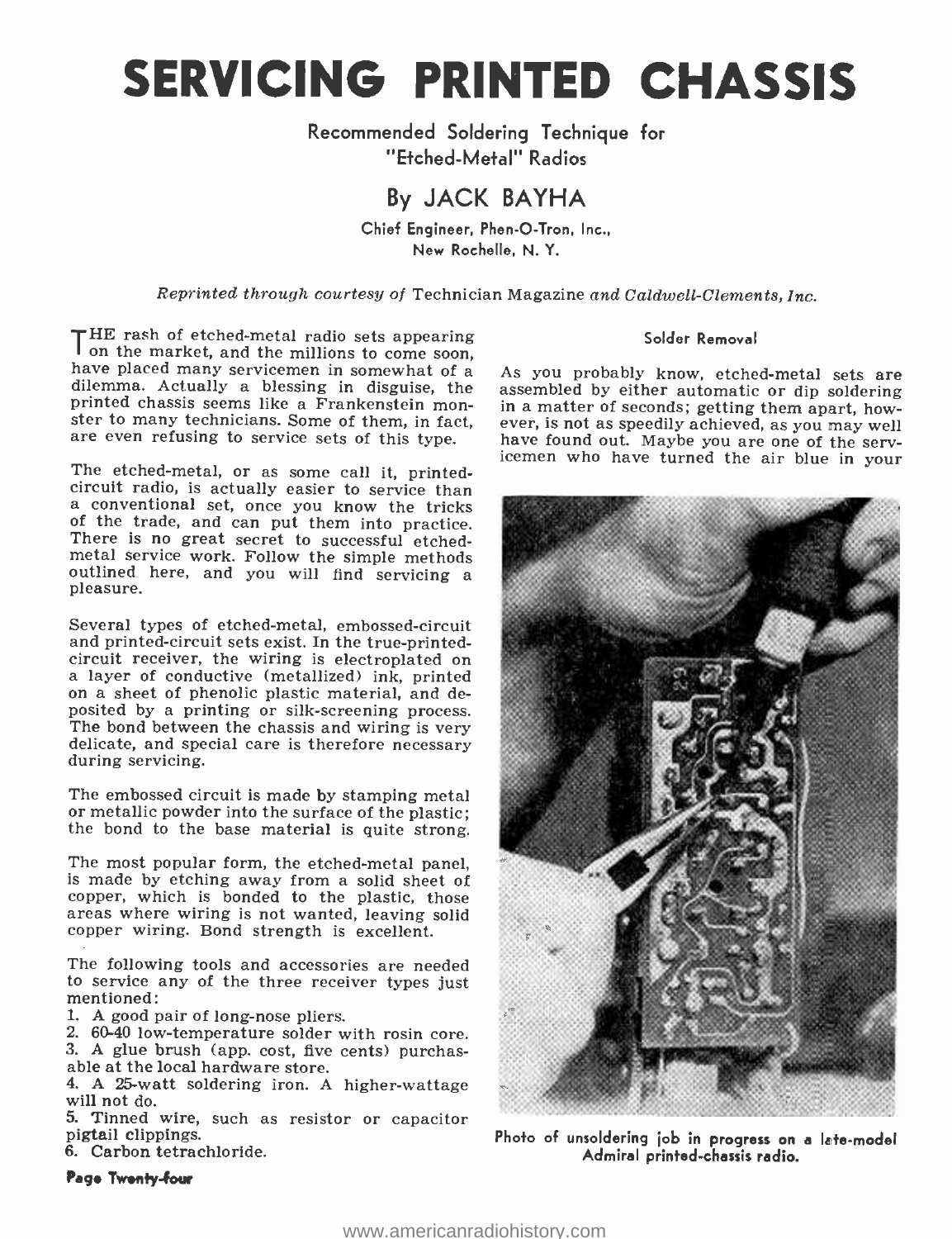immediate area with words not meant for tender ears, as you smashed tubes and speaker, and broke chassis boards, trying to extract a particularly stubborn i-f can from the death grip in the power line operated audio output tube shorts<br>which the chassis held it. The answer to the sor becomes leaky, the audio output tube will which the chassis held it. The answer to the problem lies in getting the solder away from the joint between the etched conductor and the component.

Removing the solder from a joint is readily accomplished with the glue brush and the low-<br>wattage iron. Heat the joint cautiously; if the set manufacturer has bent the prongs of some Resistor  $R_1$  and resistor  $R_2$  are shunt resistors<br>unit in forty directions, as sometimes happens, that prevent excessive current flow through some<br>straighten them out with By heating the joint again and rapidly brushing it, you can brush off the still molten solder. Since the solder present in the set has a very low melting point, and a low-wattage soldering iron is being used, the conductor will not generally be lifted from the base plate during this operation.

#### Component Installation

After eliminating all the solder by brushing, re- move the component carefully, using your iron to smooth out the solder left on the pattern. 50B5 output tube. Be sure to leave the component holes open for insertion of a replacement. Clean the chassis area around the repair zone with carbon tetrachloride, before installing the replacement part.

Install the new component with care, so as to not lift the pattern; then solder it in place with the special low- temperature solder. Leave coating of rosin in place, to act as a protective layer.

Successful removal and replacement of a com- $\overline{D}u$  Mont officials point out that the simplicity ponent without damage to the conductors is not of the tube's design and its inherent picture always possible, and occasionally a conductor section will break off. Repairs are readily made<br> $\frac{\text{error of the version at a reasonable price with}}{\text{error of the version at a reasonable price with}}$ in such a case by soldering a short piece of tinned wire to the damaged conductor. Resistor or condenser pigtails are ideal for this purpose.

At all times use only a low-wattage soldering<br>iron, always brush all joints free from solder,<br>use only 60-40 solder, and be just a little careful<br>-and etched-metal radio servicing will be a<br>cinch. You will soon find the ex bility, and absence of conventional wires, more than makes up for the extra care needed to service these sets.

By all means learn to service these unitsyou'll be getting plenty of this type of work soon, as almost every major manufacturer is currently putting such sets on the market, or will do so in the near future.

BUILD YOUR BUSINESS as you build your life. Have your big moments; but don't try to be spectacular all the time.-James Adams

 $\frac{1}{\cdots}$ n r i

condenser between the first audio amplifier and the power line operated audio output tube shorts pass excessive current. A portion of this current flows through the battery tube filaments. Consequently, a leaky coupling condenser in this type of circuit can cause one or more of the battery tube filaments to burn out. Gas in the output tube will give the same effect.

Resistor  $R_1$  and resistor  $R_2$  are shunt resistors of the tube filaments. Condenser  $C_3$  is the cathode bypass for the audio output stage; condensers  $C_1$  and  $C_2$  are filament circuit bypasses that complete the ac plate circuit for various tubes.

In the older receivers using this circuit, the sound output tube was usually a combination rectifier -amplifier with a 117 -volt filament. The 117L7 and the 117N7 were used most frequently. In later receivers, particularly those manufactured immediately after World War II, two separate tubes were used. The receiver from which Fig. 2 was taken used a  $35W4$  rectifier and a

# $\frac{1}{\sqrt{1-\frac{1}{\sqrt{1-\frac{1}{\sqrt{1-\frac{1}{\sqrt{1-\frac{1}{\sqrt{1-\frac{1}{\sqrt{1-\frac{1}{\sqrt{1-\frac{1}{\sqrt{1-\frac{1}{\sqrt{1-\frac{1}{\sqrt{1-\frac{1}{\sqrt{1-\frac{1}{\sqrt{1-\frac{1}{\sqrt{1-\frac{1}{\sqrt{1-\frac{1}{\sqrt{1-\frac{1}{\sqrt{1-\frac{1}{\sqrt{1-\frac{1}{\sqrt{1-\frac{1}{\sqrt{1-\frac{1}{\sqrt{1-\frac{1}{\sqrt{1-\frac{1}{\sqrt{1-\frac{1}{\sqrt{1-\frac{1}{\sqrt{1-\frac{1$ Du Mont Discloses I9 -inch Color Tube

Passaic, N. J.-Allen B. Du Mont Laboratories, Inc., has disclosed a 19 -inch color picture tube which delivers a picture almost equivalent in size to a 19-inch black-and-white tube.

Du Mont officials point out that the simplicity clarity may bring mass production of large in two to three years. From the standpoint of television viewers, this apparently means that the small screen color receivers presently being offered have been rendered obsolete.

The Du Mont "Chroma -Sync Teletron" is a shad- ow mask type of color tube using a new Du Mont Mono -convergence three -beam electron gun. Color phosphors are applied directly to the curved face plate of the tube by a photographic process, and the electron shadow mask has a curvature similar to the face of the tube and is positioned directly behind it.

The new Mono-convergence three-beam electron gun, developed by Du Mont, is of major importance in the performance of the tube. The beam -to -beam spacing in the 19 -inch "Chroma-Sync" is only 70% of that used in other color tubes. Electron beam deflection can therefore be increased to 60° and the net length of the tube reduced by almost two inches. The decreased beam -to -beam spacing involves no degradation of focus quality.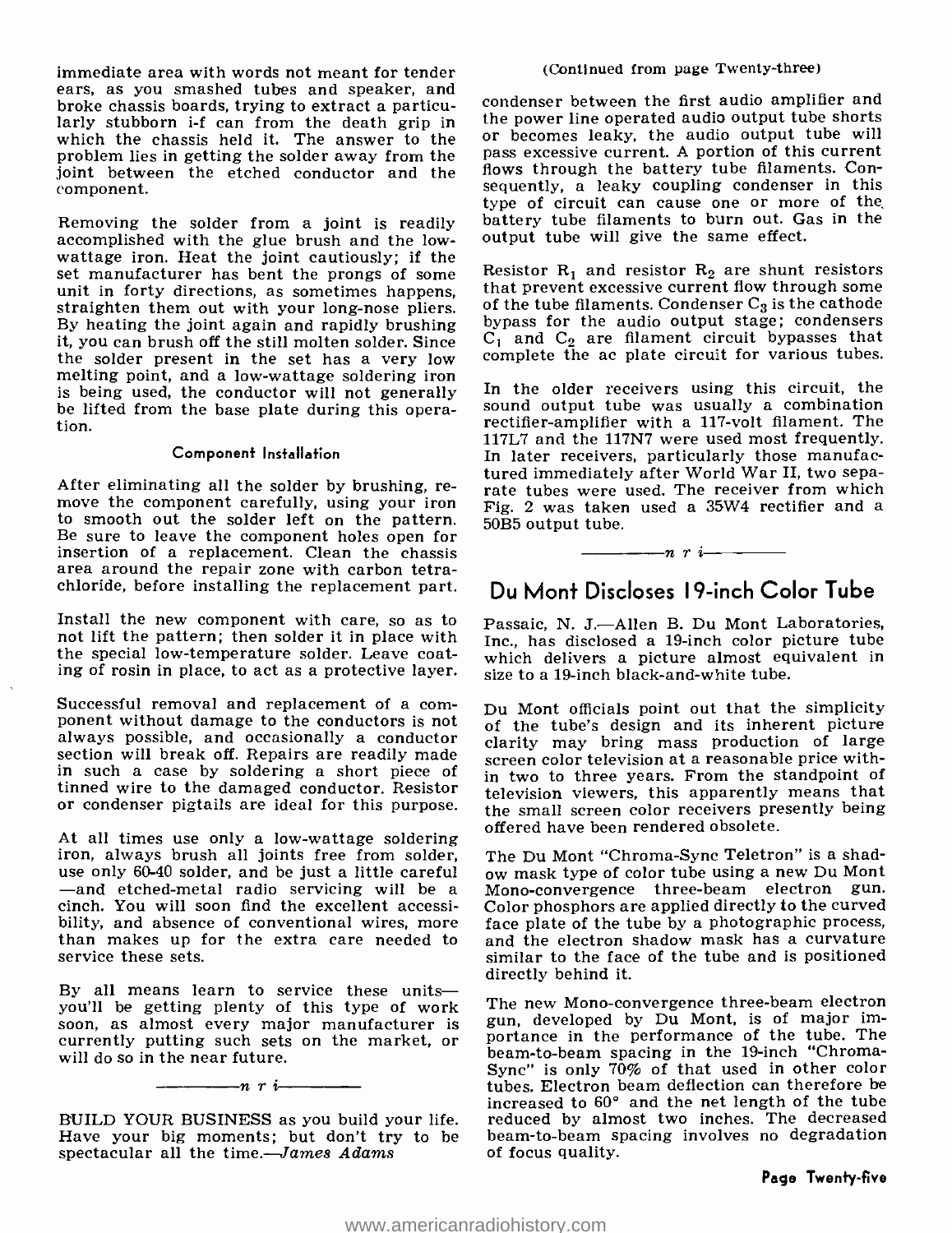# SCIENCE QUESTION BOX

### By Scientists of the General Electric Company

Q: Why is the planet Mercury very cold if it is nearer the Sun than the Earth?

A: The planet Mercury turns in such a way that motions," which are across the sky, and cause a<br>it always keeps the same half toward the Sun, radical change in our constellation figures over it always keeps the same half toward the Sun, radical change in our constellation figures over<br>just as the Moon does toward the Earth. The the ages. For example, fifty thousand years from<br>hemisphere that faces the Sun is n hemisphere that faces the Sun is not cold, but now our familiar Great Dipper will have a very<br>is very hot, about 700 degrees Fahrenheit. The different shape. Both these movements can be is very hot, about 700 degrees Fahrenheit. The opposite region, where the Sun's rays never measured by astronomers and the reach, is very cold, perhaps 450 degrees below tion of a star in space can be found. zero. Mercury has no atmosphere. If it did, cur-<br>rents of warm air might be carried from the light  $Q$ : Why is it that a person oft<br>to the dark side, making the difference in tem-<br>before the alarm clock goes off? to the dark side, making the difference in temperature less extreme. Mercury is 36,000,000 miles from the Sun, compared with 93,000,000 for the Earth.

Q: How is the speed of a ship measured?

A: Originally it was measured with the log, a hours. Psychologists believe that just as we may specially-shaped piece of wood, at the end of a look at our watches during the day without long line, which was thrown overboar stern. At regular intervals on the line knots were consciously while we are asleep by such things<br>tied and the number of knots payed out in a fixed as the time the milkman comes, a church clock<br>time, usually 28 seconds wer time, usually 28 seconds were counted. This gave rings or a factory whistle blows. Also, many the speed in knots, equivalent to nautical miles alarm clocks have a very faint click as the gears per hour. (One nautical mile More modern logs measure the speed of the known that very often we "hear" subconsciously water going past the ship by means of a small what we cannot hear consciously, so such a click, water going past the ship by means of a small what we cannot hear consciously, so such a click, propeller. Depending on the design of the ship. faint as it is, might serve to awaken a person propeller. Depending on the design of the ship, it requires some correction, so it is usually calibrated in trial runs, where the ship is actually You might try putting the clock in another room, run past fixed points on shore a known distance apart.

Q: What happens to a mixture of ice and water at exactly 32 degrees?

A: At 32 degrees F. water is in equilibrium with ice. That is, 32 degrees is both the temperature of freezing water and of melting ice. If you put a piece of ice at 32 degrees in water feelings or sensations, but he can never know<br>at the same temperature, the ice will not melt whether other idividuals have the same feelings. at the same temperature, the ice will not melt nor will the water freeze. If heat is added to the It is presumed that they do, since their nervous mixture (and it is well stirred to assure that it is systems are alike and they behave in the same mixture (and it is well stirred to assure that it is systems are alike and they behave in the same uniformly distributed) the ice will melt, but the way in response to similar stimuli. This same uniformly distributed) the ice will melt, but the temperature will remain at 32 until the ice is completely gone. That is why a cold drink stays worms, which have a diffe cold even on a hot day, as long as there is ice and no brain, as we know it. in it. On the other hand, if you cool it, or take heat away, the piece of ice will grow until all the  $Q$ : Should televisi water is frozen. Once again the temperature will a darkened room? water is frozen. Once again the temperature will remain at 32, until all the water is frozen, then the temperature of the ice will begin to drop.

Q: Is there gold in the ocean?

Page Twenty-six

distributed that it is not economical to get at it. In a cubic mile of sea-water, which weighs about 4,700,000,000 tons, there are some 55 pounds of gold.

### Q, Do the stars move?

A: Yes, but they are so far away that it takes many years before these motions are easily apparent. The stars have what are called "proper measured by astronomers and then the real mo-

Q: Why is it that a person often wakes up just

A: Experiments have been made with students who thought they could wake up "any time they pleased." They were put in a dark room with cotton in their ears, and it was found that they could not tell the time even within two or three look at our watches during the day without realizing it, at night we may also check subconsciously while we are as teep by such things get the mechanism ready to ring. It is well known that very often we "hear" subconsciously what we cannot hear consciously, so such a click, faint as it is, might serve to awaken a person in advance of the actual ringing of the alarm. and then seeing if you wake up before it goes off.

Q: Does an angle worm feel any pain when impaled upon a fish-hook?

A: No one knows. The angle worm has a nervous system and it does react to stimulation. However, pain is a subjective matter. An individual person has certain reactions, which are called feelings or sensations, but he can never know It is presumed that they do, since their nervous assumption can hardly be extended to angle worms, which have a different nervous system,

 $Q:$  Should television be viewed in a lighted or

operation of a television receiver includes the<br>A: Yes, there is an enormous amount of gold use of a soft light, so that the set is not sur-<br>in all the oceans of the world but it is so thinly rounded by darkness. A: Eye strain results when the retina attempts to adjust between a bright picture and a dark<br>room surrounding it. For that reason, the proper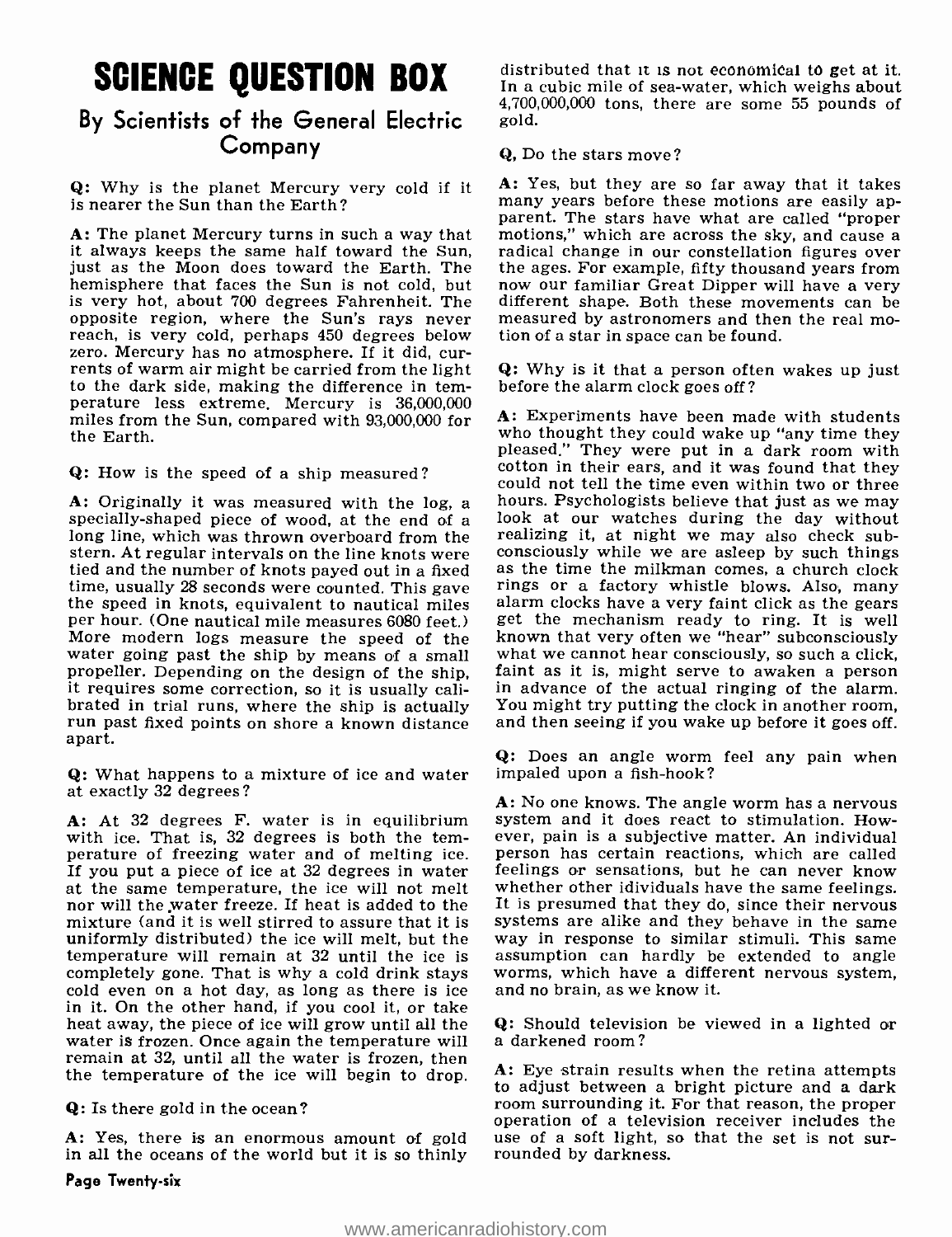

# Chapter Chatter



Charter members of Springfield, Mass., chapter.

Springfield, Massachusetts now has a local chapter of the NRI Alumni Association. Following the inspirational leadership of Howard B. Smith, small group of Alumni members. The necessary cently has been extremely busy as Consulting twenty -five signatures to an application for a charter were easily obtained and on April 14 a charter was delivered to our Springfield Chapter. On that occasion, the chapter was visited by L. L. Menne and J. B. Straughn of Washington.

The Chairman for this chapter is Mr. Howard B. Smith, 53 Bangor Street. The Vice -Chairman is Raymond A. Nystrom, 36 Baltimore Avenue, the Secretary is A. L. Brosseau, 56 Gardner Street, Flint, Michigan is another city in which a local and the Treasurer is L. Lyman Brown, 69 Pasa- chapter of the NRI Alumni Association was and the Treasurer is L. Lyman Brown, 69 Pasadina Street, all of Springfield.

Mr. Howard B. Smith is a very capable administrator having had wide experience in lodge activities. Mr. Nystrom is an NRI graduate of 1922 and is a Communications Engineer. Mr. Brosseau is a successful businessman and will be a very capable Secretary. Mr. L. Lyman Brown is an NRI graduate of 1934. He is a member of the Institute of Radio Engineers, has been in business for himself since 1923 doing service, repair, maintenance, construction, and more re-Engineer in the construction of TV stations.

The members of Springfield, Massachusetts Chapter are fortunate to have such eminently qualified men as their leaders.

Students and graduates in the Springfield area are invited to communicate with the secretary who will advise them regarding future meetings.

Flint, Michigan is another city in which a local established after some organization work by Mr. George Rashead, 338 East Marengo Avenue, who has been elected Chairman, and Mr. David J. Nagel, 3135 East Mt. Morris Rd., Mt. Morris, Michigan, who has been elected Secretary.

Vice -President Earl Oliver delivered the charter to this group. Students and graduates in the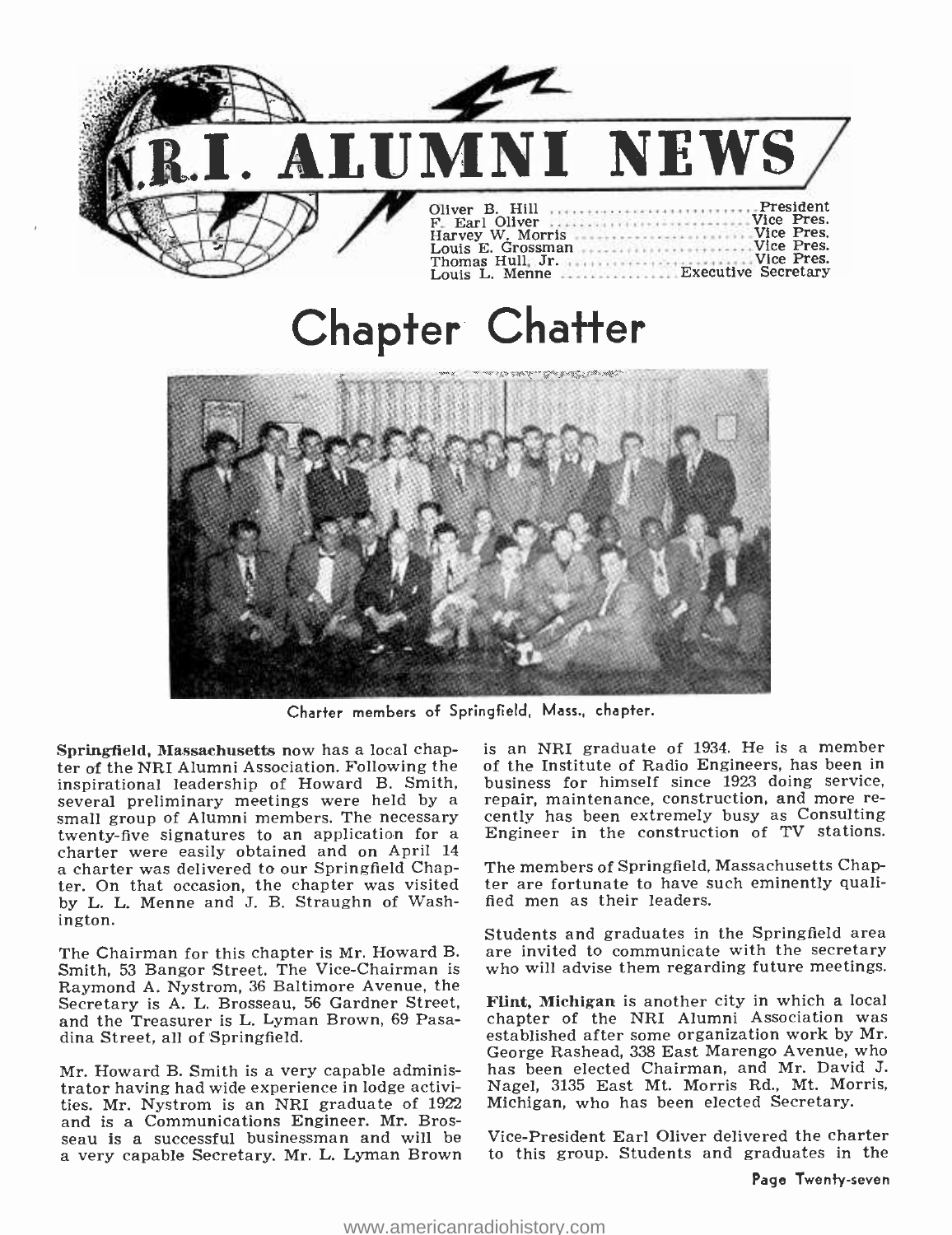

group are, left: A. L. Brosseau, Sec<sup>ty</sup>; L. L. Menne; J. B. Straughn; Ray A. Nystrom, Vice Chairman; Howard B. Smith, Chairman; and L. Lyman Brown, Treasurer.

Secretary Nagel.

Philadelphia-Camden Chapter on May 24 had a uled for the near future. Mr. Cohen will be glad real blow-out. They celebrated their twentieth to have telephone inquiries from anyone. Phone anniversary of continuous operation chapter of the NRI Alumni Association. They<br>have had their ups and downs but owing to the<br>staunch support of some of the original organ-<br>izers, the chapter today is stronger than ever.

Harvey Morris has been delivering a series of talks on How to Use Service Equipment. The chapter has a complete set of Radio and Television test instruments including a sweep generator and marker, an oscilloscope, a volt-ohmmil- ammeter, a signal generator and miscel-



Page Twenty -eight

laneous other equipment not to overlook the RCA dynamic demonstrator.

We are shown how to use the equipment, how<br>to hook up the meters, the proper grounding, the need for it, the proper shielded leads to use, the importance of this, and, all in all, the proper way to get the best use out of the instruments to speed up Radio and Television servicing. These talks are very interesting to our members who particularly appreciate the opportunity to manipulate the equipment and learn by actual experience.

New members are John Towber of Philadelphia and Carmen Marchese, Burlington, N. J.

a question and answer session which brought<br>The charter being delivered in Springfield, Mass. The forth a lot of questions and very illuminating<br>group are, left: A. L. Brosseau, Sec'y: L. L. Menne: answers. Our sincere tha Mr. Roy Sunday of the American Phenolic Corp., associated with the Bittan -Boenecke Company in Camden, gave a very interesting film demonstration and talk on antennas. He conducted Mr. Sunday for the time and attention he gave to our request that he address our chapter.

Flint, Michigan area who are interested in join-<br>ing this chapter are invited to get in touch with from students and graduates regarding meetings.<br>Secretary Nagel.<br>Mr. Cohen is arranging for another tour through Secretary Jules Cohen is very pleased with the a TV station in Philadelphia. This tour is scheduled for the near future. Mr. Cohen will be glad delphia 49.

> Meetings are held on the second and fourth Monday of the month at the Knights of Columbus Hall, Tulip and Tyson Sts., Philadelphia.

> Milwaukee Chapter held one meeting under the leadership of Treasurer Ernie Bettencourt who described the manufacture of printed circuits.<br>He discussed the various stages of baking the circuits on ceramics. Mr. Bettencourt is asso-<br>ciated with the Globe-Union Plant, which puts<br>out the Centralab brand of printed Electronic Circuits.

> Two army films were shown, each of one half hour duration. One covered the subject of tubes and the other showed the advance of radio from the crystal set to Super-Het. Our thanks to Ernie<br>Bettencourt and Harvey Otto for procuring these films and operating the equipment to show them to our members.

> The chapter is rapidly accumulating valuable material for our library.

was won by Harvey Otto. At our next meeting,<br>Lou Menne giving recognition to Vice President Harvey the door prize will be a soldering pencil, donated<br>Morris for valuable services to Philadelphia chapter. to our chapter by A UHF antenna was offered as a door prize and to our chapter by CBS.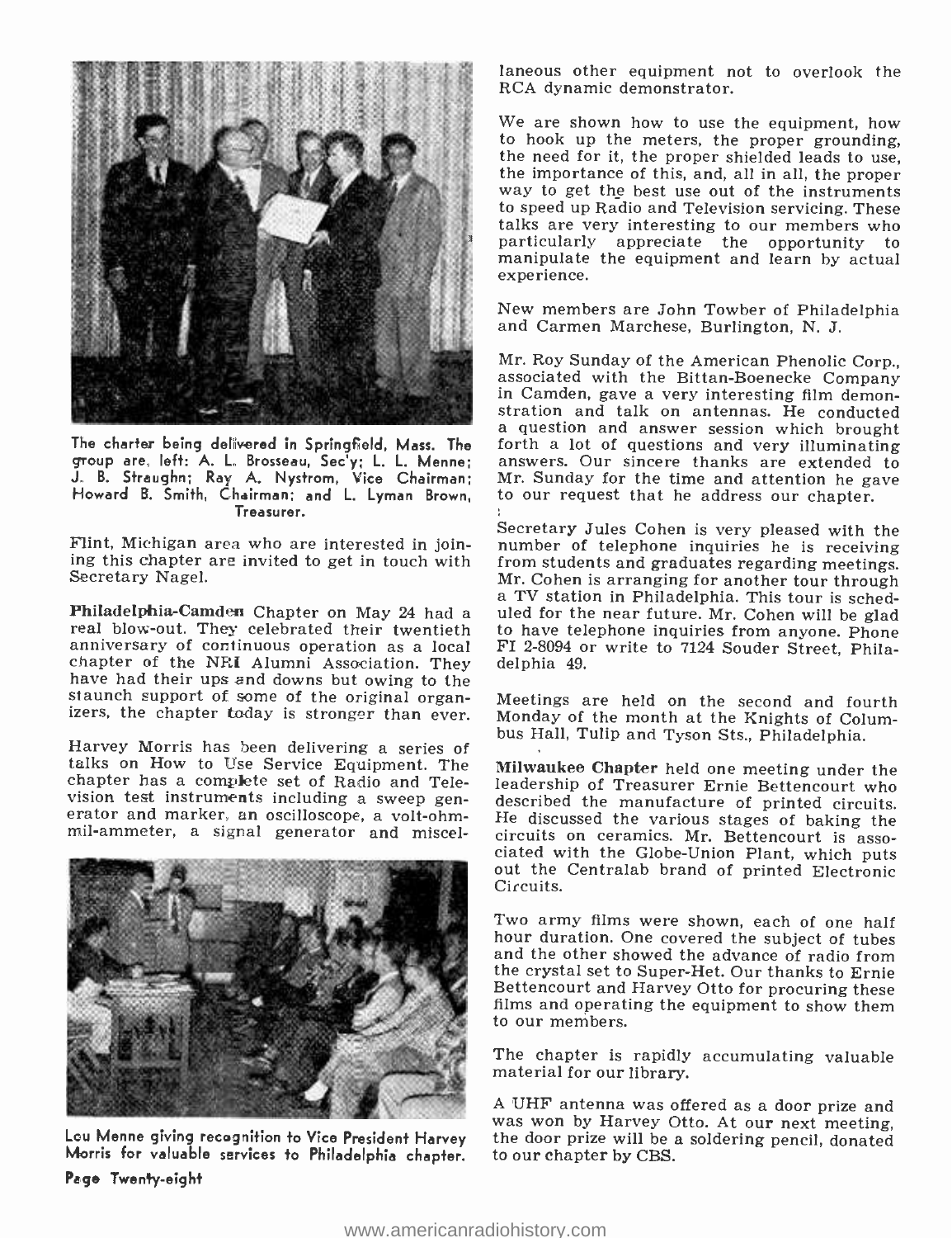Chairman S. J. Petrich, who is a real leader in his Radio and Television business in Milwaukee, conducted an open forum. He was very adept at answering questions put to him by the members based on his personal experiences with servicing Radio and Television receivers.

Our Finance and Entertainment Committees meet regularly so as to have things planned well in advance before our scheduled meetings.

Meetings are held on the third Monday of each month at 2249 North Humboldt Avenue at 8:00 P.M. Information may be had by contacting Secretary Robert Krauss, 135 E. Keefe Avenue.

Baltimore Chapter, after some twelve years of meeting at 745 West Baltimore Street has found it advisable to seek new quarters. Mr. H. J. Rathments for the chapter to meet in the lodge hall at 100 N. Paca Street, near Fayette, on the third floor. Meetings are scheduled for the second Tuesday of each month at 8:00 P.M.

Information regarding meetings may be obtained by communicating with Secretary Joseph M. Nardi, 4157 Eierman Avenue, Baltimore 6.

Pittsburgh Chapter has been reporting an attendance of 45 to 50 at each meeting. Speakers<br>at recent meetings were B. A. Bregenzer, promi-<br>nent Radio and TV authority, who spoke on<br>color TV, J. S. Kyler, who demonstrated the use<br>of the Scope, T. D. Schnader and H. A

<sup>A</sup>demonstration of Electronic components and a lecture on TV troubleshooting in sweep circuits were the principal subjects at one meeting.

each month, at 8:00 P.M. at 134 Market Place.<br>The Chairman is Frank P. Skolnik, 616 Springfield Avenue, Pittsburgh, and the Secretary is Ken J. Shipley, 1009 St. Martin St., Pittsburgh.

Detroit Chapter is having a big year under the competent leadership of Chairman John B. Kehoe and Secretary Robert M. Kinney. The members are enthusiastic in their praise of the fine work being done by these and other officers of the chapter.

Recent meetings were devoted to a discussion of Radio and TV interference by a representative of the Detroit-Edison Company, a demonstration of microwave by the Michigan Bell Telephone Company, a discussion of the Detroit Police radio setup by a member of the Detroit Police Force and there was also shown a series of educational films. Our sincere thanks are expressed to Mr. Addison Wareham and Mr. Ed. Mack of the Michigan Bell Telephone Company, to Sergeant Kenneth A. Gilbert, Chief Operator



Chairman John Kehoe and Vice Chairman Tom Paterson preparing to open a meeting of Detroit chapter.

of the Detroit Police Radio System for very interesting and educational talks and demonstrations. We are arranging to have the representatives of the Michigan Bell Telephone Company return in the very near future for another demonstration and talk on Transistors.

Earl Oliver, our National Vice -President, gave an interesting talk using the RCA Dynamic Demonstrator owned by the Chapter. It might be mentioned that the chapter now has a rather complete line of Radio and Television testing<br>instruments and plans are being made to acquire<br>several new instruments. These will be very<br>helpful in future demonstrations.

The chapter meets on the first Thursday of ties may be addressed to Mr. Robert Kinney, Meetings are held on the second and fourth Friday of each month at 8:00 P.M. at St. Andrews Society Hall, 431 East Congress in Detroit. Inquiries regarding the Detroit Chapter activi-Secretary, 16565 Cruse, Detroit 35, who will be glad to hear from students and graduates in the



Harry R. Stephens and F. Earl Oliver demonstrating the NRI Professional TV Oscilloscope before Detroit chapter.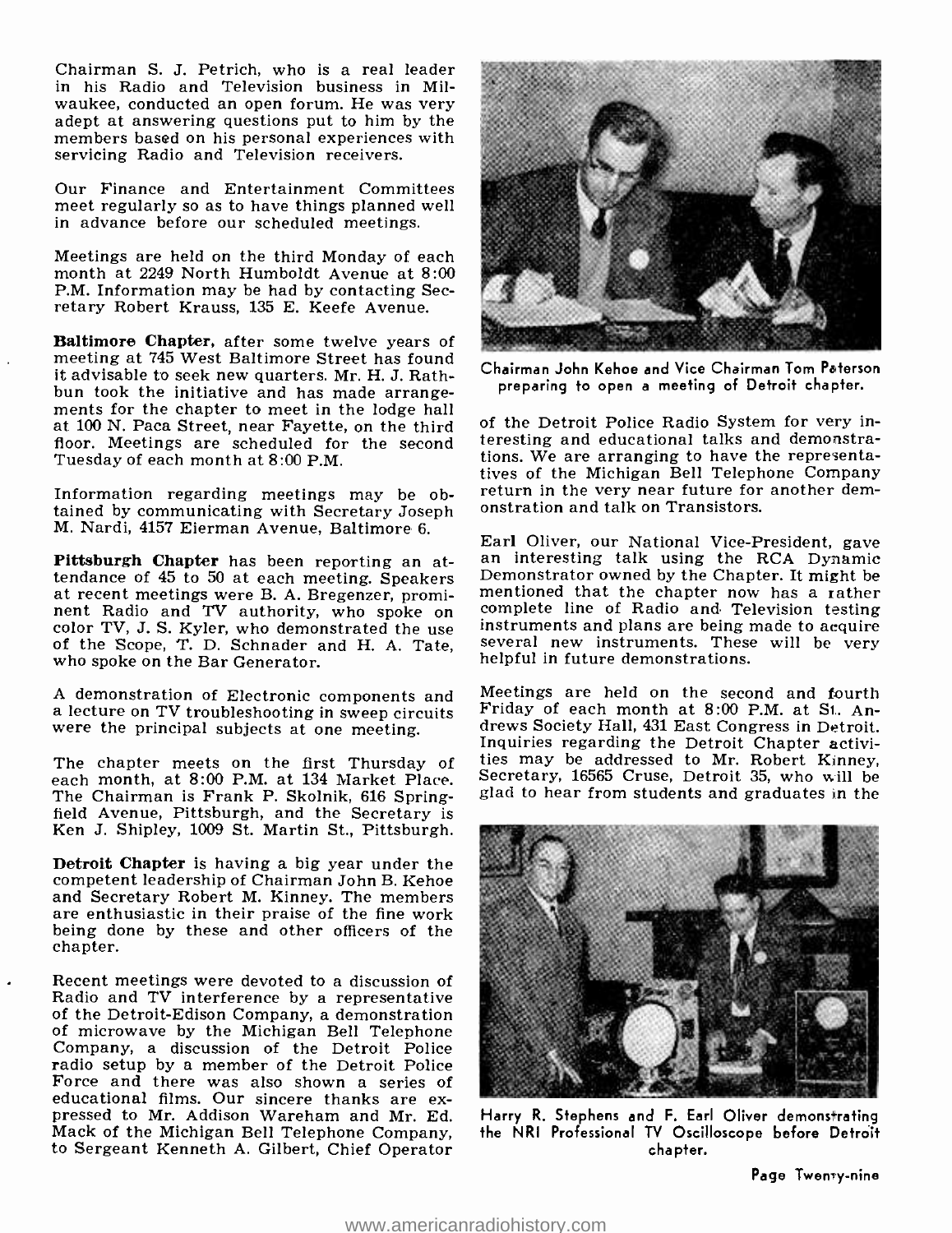Detroit area interested in Detroit Chapter activities.

New Orleans Chapter members have decided to meet twice a month on the first and third Tuesday. They find the meetings so interesting that they feel once a month is not sufficient for their members to get together. For the present, meetings are being held at 2229 Napoleon Avenue in the very suitable quarters arranged for by Chair- man Louis E. Grossman.

Some of the subjects discussed and on schedule Fresident Thomas Hull, Jr., gave a very enlight-<br>for future meetings are short-cuts to servic- ening talk on the Oscilloscope, which by the for future meetings are short-cuts to servicing, TV troubleshooting, servicing an auto receiver and, of course, the usual interesting talks on servicing radio receivers.

The members have missed the able leadership of Chairman Grossman who has been a bit slow in recovering from an emergency operation. However, at last reports, Mr. Grossman was much improved and just about ready to resume his position as leader of our very fine chapter in the Crescent City.

Peter Fonte made a very interesting talk on Practical Television Servicing. He injected defects in the receiver and showed the members how to remedy them in the shortest time and most efficient manner.

The Secretary is Anthony H. Buckley, 2817 Burgundy Street, New Orleans.

New York Chapter, very proud of their position as the largest local chapter in our organization, continues to demonstrate that they properly deserve their distinction. Attendance for the past several meetings has averaged sixty-five members and guests.

Each year a number of members are presented with a gift for good attendance. The presentation is customarily made by Assistant Secretary Frank Zimmer who this year presented prizes to William Trapp, Paul Engles, Dan Scinto and Meyer Ferdinand for perfect attendance during the past year.

Members who missed only one meeting and who<br>also were given gifts for second place are The Du Mont development, called a "Color Multialso were given gifts for second place are<br>Edward Mehl, Philip Spampinato, Joseph Pagan, Charles Conradson, Frank Manz, Sylvester Con-<br>
radson, Peter Laudoni, and J. A. Beavers. excels that of "live" color telecasting. The equip-<br>
The prizes were donated by the chapter and ment will make it possible for teleca The prizes were donated by the chapter and consisted of practical Radio and Television tools. Much credit is given to Frank Zimmer for his thousands of sul-<br>interest in keeping very accurate records re- can be available. interest in keeping very accurate records re- garding attendance and for the splendid manner in which he conducted the ceremonies. The chap- ter members got a big kick out of this annual affair.

As a bit of diversion, Frank Manz entertained Page Thirty

the members with some magic tricks. Some of us are still trying to figure out where that long rope came from.

L. L. Menne was a visitor at this meeting and paid tribute to a considerable number of individuals for the enthusiastic support they have given the chapter. The fraternal spirit of New York Chapter is very deep indeed.

Alex Remer made a short talk on troubleshooting technique. Vice-Chairman and National Viceway is the property of our chapter. Philip Spampinato gave his usual good talk, this time on Servicing by Schematics. Alex Remer again spoke on Simplified Antenna Testing. At still another meeting Thomas Hull spoke on Keyed A.G.C.

The inspirational leader of New York Chapter is Chairman Bert Wappler, 27-10 Astoria Blvd., Long Island City, who is ably assisted by Secretary Louis J. Kunert, 539 Seaford Ave., Massapequa, L. I. Meetings are held on the first and third Thursday of each month at St. Mark's Community Center, 12 St. Marks Place, between 2nd and 3rd Avenues, New York City.

Chicago Chapter continues to meet at 8 P.M. on the second Wednesday of each month in the American Furniture Mart, 666 Lake Shore Drive (West entrance).

Mr. Chas. C. Mead, Room 228, 666 Lake Shore Drive, is Chairman. Mr. Frank Ziecina, 2928 W. 40th St., is Secretary.<br> $\frac{n}{1-\epsilon}$   $\frac{n}{r}$   $\frac{n}{r}$ 

### Du Mont TV Unit to Provide Color from 16 MM Film

Passaic, N. J.--A major advance in color television broadcasting was demonstrated to the press here by the Television Transmitter Department of Allen B. Du Mont Labs., Inc. The development will open up a vast range of color programming as soon as color receivers are available at popular prices, it was pointed out.

Scanner," allows 16 mm color film to be produced on television with quality that equals or a wider range of color programming since many thousands of subjects already in film libraries

The "Color Multi-Scanner" can also produce "still" color pictures of quality identical with the color films, from transparent color slides, thereby making it an ideal unit for use in telecasting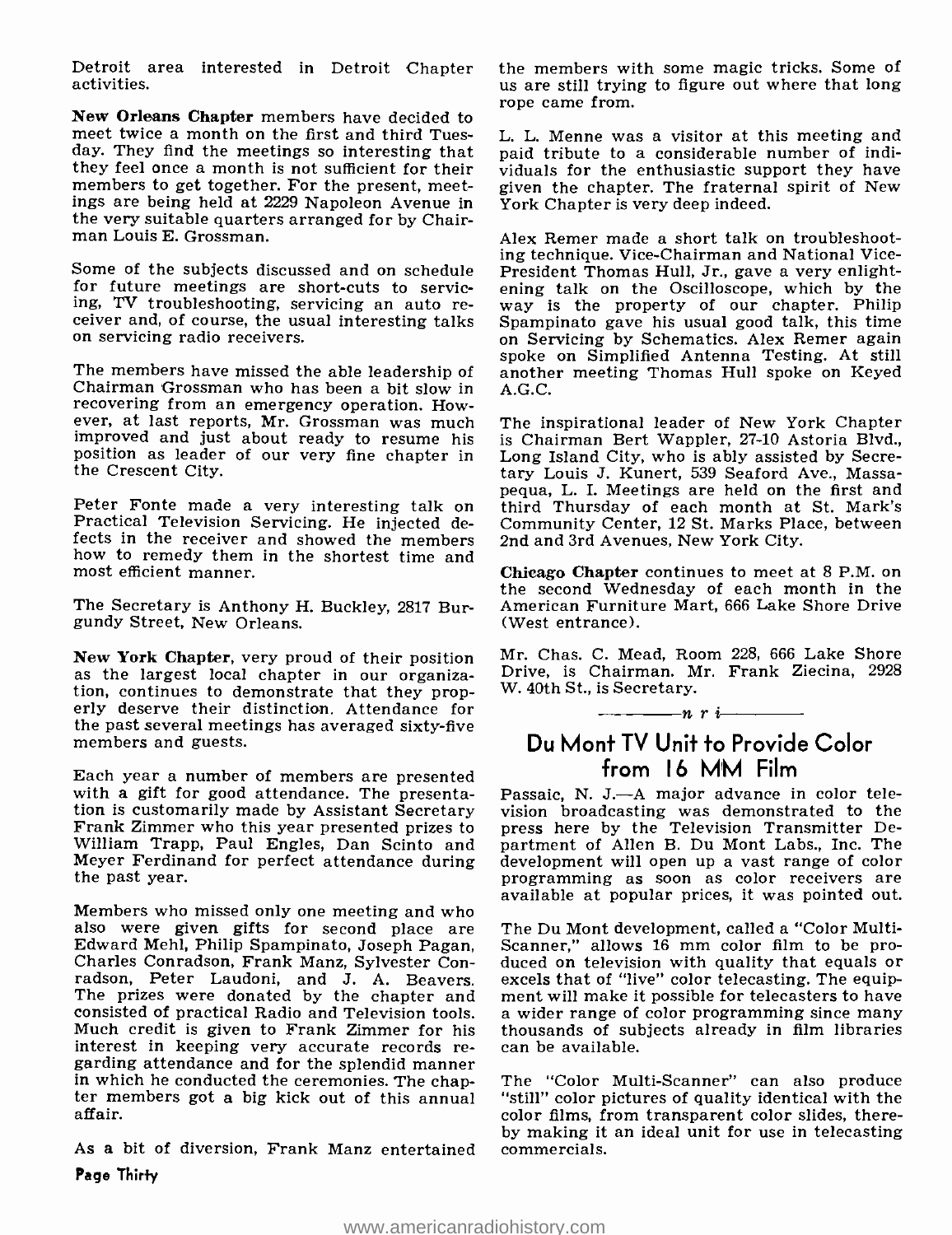

# Here and There Among Alumni Members

Andrew Jobbagy of Flint, Michigan, was a recent visipanied by his wife and son.<br>Mr. Jobaggy is a member of<br>our new Flint, Michigan<br>chapter and is a real good-

will ambassador for that group.<br> $\frac{m}{r}$   $\frac{n}{r}$ 

Harry M. Andrew is now Chief Trouble Shooter

and TV Service Manager for the Sears Roebuck Store in Stroudsburg, Pennsylvania.<br>  $\frac{1}{\sqrt{1-\frac{1}{n}}}\sum_{i=1}^{n}$ 

F. C. Von Wicklen, of Mount Vernon, Ohio, has Bill Delzell, of Grand Isla received his 1st class radiotelephone license and with Radio Station KMMJ. received his 1st class radiotelephone license and is now on the technical staff of Station WMVO.

large New England electronics company.<br>  $\frac{m}{n}$   $\frac{m}{n}$   $\frac{m}{n}$   $\frac{m}{n}$ 

Louis E. Grossman, chairman of our New Orleans Chapter is a director in the Raceland Bank and

Trust Company, Raceland, Louisiana.<br>
Charles P. Cooney, of Johnsonburg, Pennsylvania, recently supervised part of the installation of a pleted  $\frac{1}{2}$  lessons he applied for and received Jerrold Master Antenna TV Distribution System. He reports over 600 subscribers and excellent reception on three channels. Says the transmission line theory in NRI Communications Course was <sup>a</sup>big help. nri

Herman Woolsey of Nashville, Ill., reports that he has been able to buy a home from his spare<br>time Radio earnings.<br> $\frac{n}{1-\cdots}$   $\frac{n}{r}$  i

video engineer at KRBC-TV in Abilene, Texas.

Congratulations to Pvt. Kjell S. Kandola, of Fort Sill, Oklahoma. He recently graduated from Stanley F. Waszkiewicz, an NRI Graduate of the Signal Corps field radio repair course with some fifteen years ago, has had his own business the Signal Corps field radio repair course with an excellent rating, and is now at Fort Sill as a in Philadelphia for many years. He can speak<br>a repairman at the communications school. In with authority, since he did a \$45,000 business addition, he became a U. S. citizen about two months ago and now has his general amateur ticket, call W5DQO.<br> $\frac{m}{1-m}$   $\frac{n}{r}$   $\frac{n}{r}$ 

Harmon P. Keddy of New Ross, Nova Scotia, Canada, has a good Radio Servicing business which keeps him happily busy but he is arrangtime to preparing himself for the TV spurt when

it comes to his area. nri with his position as operator at Radio Station KFVS, Cape Girardeau, Missouri. Yount has two years of servicing experience, plus one year in broadcasting. Not bad for a 19-year-old.

Miss Mariette Montreuil, of Lachine, P. Q., Canada, started working for the Lachine Radio and Supply Store before graduating from NRI. Gradfor her concern, and is busy getting ready for television.<br> $\frac{1}{\sqrt{1-\frac{1}{n}}}\frac{1}{\sqrt{n}}$ 

Conrad J. Kolodejcak, of San Antonio, Texas, has accepted a position as TV and Radio Technician with the Southern Equipment Company of San Antonio, the largest exclusive wholesale Philco Distributor in the Southwest.<br>  $\frac{m}{1}$   $\frac{m}{1}$   $\frac{m}{1}$ 

Bill Delzell, of Grand Island, Nebraska, is now with Radio Station KMMJ. nri

James J. Walker, of West Chelmsford, Mass., re-<br>ports that he now has a good position with a Remy Division of General Motors Corp. Says<br>large New England electronics company. modern machinery is more and more being con-Kenneth R. Shipley, of Anderson, Indiana, is employed in the machine repair section, Delco-Remy Division of General Motors Corp. Says trolled by electronics, and NRI training has been very helpful in advancing in this field.

Jay Merlyn Suter says he was successful in obtaining his Radiophone 2nd license after studying about 25 lessons. When he had com- pleted 42 lessons he applied for and received his Radiophone, 1st class license. He was immediately employed by Radio Station WGTM, Wilson, North Carolina.<br> $\frac{1}{\sqrt{1-\frac{1}{n}}}\cdot r$  i

Roddy Rogers, of Vancouver, Washington, now has his own modern Radio and Television service shop. Has been his own boss since July, 1952.

 $Oscar E. Smith is now employed as an audio and  $histi>l is Radiophone 2nd class license. He is now video enaineer at KRRC-TV in Abilene. Teras. Radio communications Technician for the Ha-$$ Alvin V. Ornellas, of Wailuku, Hawaii, took an examination soon after graduating and received his Radiophone 2nd class license. He is now waiian Telephone Co. nri

Stanley F. Waszkiewicz, an NRI Graduate of in Philadelphia for many years. He can speak last year. He says, "The world of tomorrow is the world of Electronics! Industrial Electronics, TV, Public Address (our stand-by) and many other phases of Electronics are a lucrative field."

ing things so he can give regularly scheduled – spare time to financial advantage by servicing<br>time to preparing himself for the TV spurt when – Radios and TV. He has acquired quite a few Graduate Clifford J. Noch of Parma, Ohio, is another automobile plant worker who puts in his spare time to financial advantage by servicing Radio and Television testing instruments including the NRI oscilloscope.<br> $\overline{n}$   $\overline{r}$   $\overline{r}$ 

Robert D. Vosbury is very happy at the General Electric Air Force Plant, in Johnson City, New York. His background in electronics enabled him to obtain this fine position.